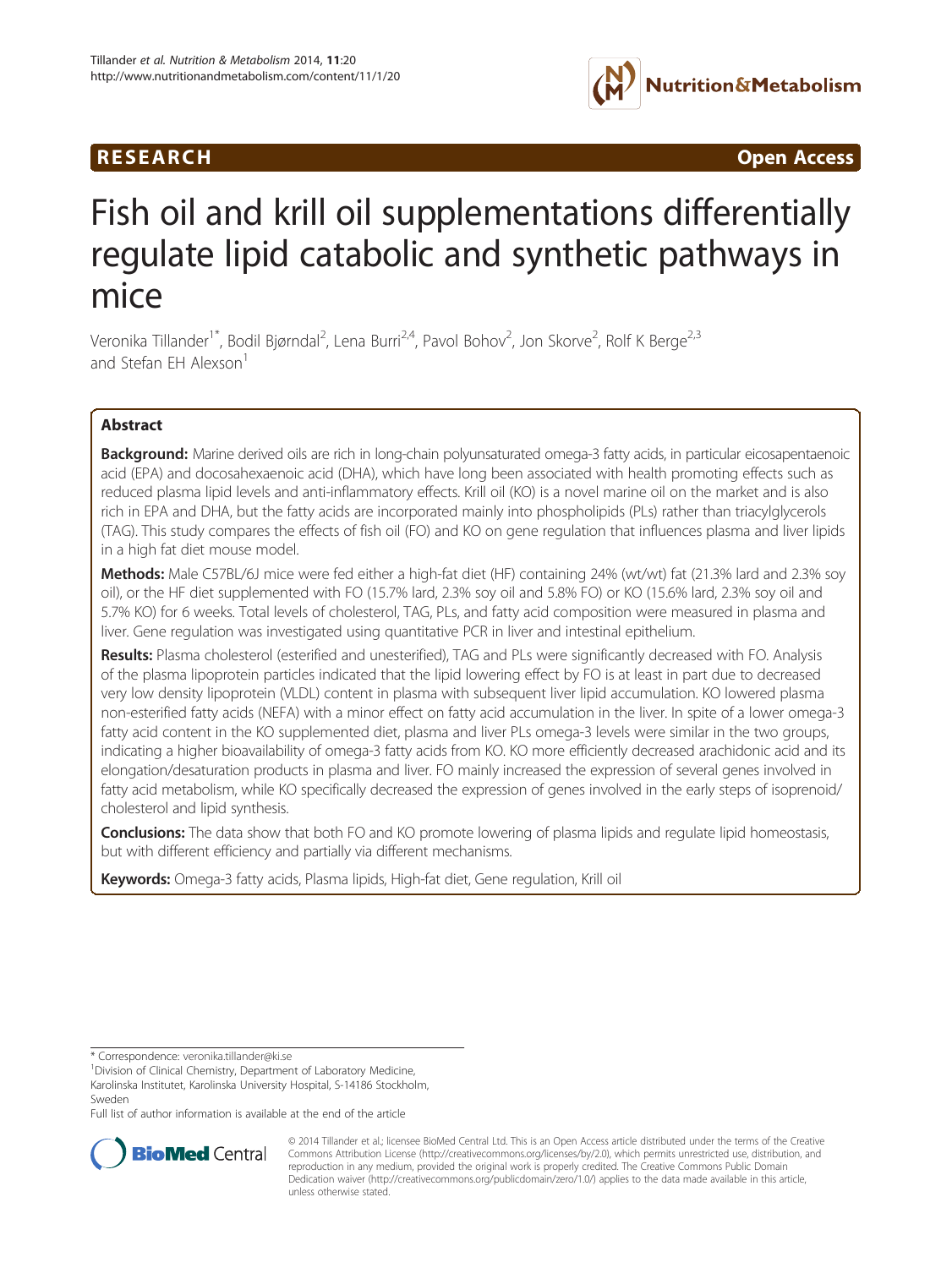## Background

Omega-3 polyunsaturated fatty acids (PUFAs) such as eiocosapentaenoic acid (EPA) and docosapentaenoic acid (DHA) are well known bioactive dietary compounds that are found particularly in marine-derived food sources such as e.g. fatty fish, seaweed, shellfish, microalgae and krill. Since 1970, regular consumption of fish (preferably fatty fish) has been stated to have several positive effects on cardiovascular health [\[1](#page-14-0)-[5\]](#page-14-0). The American Heart Association dietary guidelines for healthy individuals proposes consumption of at least two servings of fish per week which should yield an intake of approximately 400-500 mg EPA and DHA, and they recommend an even higher intake of omega-3 fatty acids to patients with documented coronary heart disease [[6,7\]](#page-14-0). However, in large parts of the world the consumption of fish is considered to be inadequate and fish oil (FO) from anchovy, sprat, herring and salmon as a source of DHA and EPA has become widely used as a dietary supplement. The reported health benefits of FO have however led to an increased demand that may endanger natural resources of fish, and krill oil (KO) has recently emerged on the market as an alternative source of omega-3 PUFAs. Most FO on the market today have their omega-3 PUFAs incorporated into (triacylglycerols) TAG or in ethyl esters. However in KO are the majority of these omega-3 PUFAs esterified in phospholipids (PLs) [[8](#page-14-0)-[11](#page-14-0)]. KO has been stated to be a safe source of EPA and DHA that like other marine-based oils is able to efficiently raise the plasma levels of EPA and DHA [\[12](#page-14-0)-[16](#page-15-0)]. However, the structural differences in the PUFA-rich lipid molecules may affect the distribution in cellular lipid fractions and tissue uptake and thereby promote different regulatory effects on lipid homeostasis [[17](#page-15-0)]. KO also contains astaxanthin, which due to its anti-oxidative effect, might enhance the stability of the omega-3 PUFAs in the oil and thereby preserve them from lipid oxidation [\[10](#page-14-0)].

Intake of EPA and DHA has been shown to improve cardiovascular health by regulating lipid and glucose metabolism by acting as ligands for several nuclear transcription factors (e.g. peroxisome proliferator-activated receptors (PPARs) - $\alpha$ , - $\beta$ /δ, and -γ and sterol regulatory element-binding protein 1 (SREBP-1)) [\[18-20](#page-15-0)]. EPA and DHA also have anti-inflammatory effects due to their conversion to less inflammatory signaling molecules at the expense of production of pro-inflammatory molecules from arachidonic acid (for reviews see [\[21,22](#page-15-0)]).

The liver is a central metabolic organ that regulates both circulating blood lipids and glucose levels by catabolism as well as synthesis of lipids and carbohydrates. Marine-derived omega-3 PUFAs have previously been shown to modulate the gene transcription profile in liver to enhance lipid degradation and decrease VLDL secretion (for review, see [\[23\]](#page-15-0)). Recently, also KO was shown to modulate the transcriptional profile in mouse and rat liver and to affect plasma and liver lipids in mice [[24-28](#page-15-0)].

Gene expression is regulated in the intestine in response to different metabolic conditions in order to cope with changes in nutrient load and content, to signal satiety and other stimuli to the rest of the body and to keep the intestinal defense barrier against pathogens intact. In addition, the intestine contributes to the plasma lipoprotein profile by absorbing lipids for chylomicron synthesis and being responsible for a significant part of the HDL production in the body [\[29,30](#page-15-0)]. To the best of our knowledge, so far no study has addressed the effects of KO on regulation of gene expression in the small intestine, although KO was recently shown to attenuate inflammation and oxidative stress in colon in an experimental rat model of ulcerative colitis [[31\]](#page-15-0).

The aim of this study was to compare the effects of two of the major sources of omega-3 supplements on the market today, FO and KO, when supplemented to a Western-like high-fat diet.

Equal amount of FO and KO (6% by weight) were added to a high fat diet, and the effects on plasma and liver lipids and gene regulation in liver and intestine were measured. In spite of the markedly lower omega-3 PUFA content in KO, both dietary supplementations raised the content of omega-3 PUFAs in plasma as well as in liver phospholipids to a similar extent. However, FO more efficiently lowered plasma lipids and this decrease was associated with accumulation of lipids in liver. In contrast, KO was less efficient in lowering plasma lipids with less, if any, sign of TAG accumulation in the liver. These different effects by FO and KO can at least in part be ascribed to differential regulation of gene expression in liver and intestine and different effects on VLDL secretion.

#### **Methods**

#### Animals and diets

Nine to ten week old male C57BL/6J mice were fed either a high-fat diet (HF) containing 24% (wt/wt) fat  $(21.3\%$  lard and 2.3% soy oil, n = 9), or the HF diet supplemented with FO (EPAX 6000  $TG^*$ , a generous gift of Epax A/S, Ålesund, Norway) (15.7% lard, 2.3% soy oil and 5.8% FO,  $n = 6$ ) or the HF diet supplemented with KO (Superba™, a generous gift of Aker BioMarine, Oslo, Norway) (15.7% lard, 2.3% soy oil and 5.7% KO, n = 6) and water ad libitum for 6 weeks. Diets were packaged in airtight bags and freeze stored until use to prevent lipid oxidation. Mice were housed in groups of three per cage at a constant temperature of  $22 \pm 2^{\circ}C$  and a light/ dark cycle of 12/12 h. Body weights of the animals were measured approximately every seventh day and food intake was measured three times in the beginning of the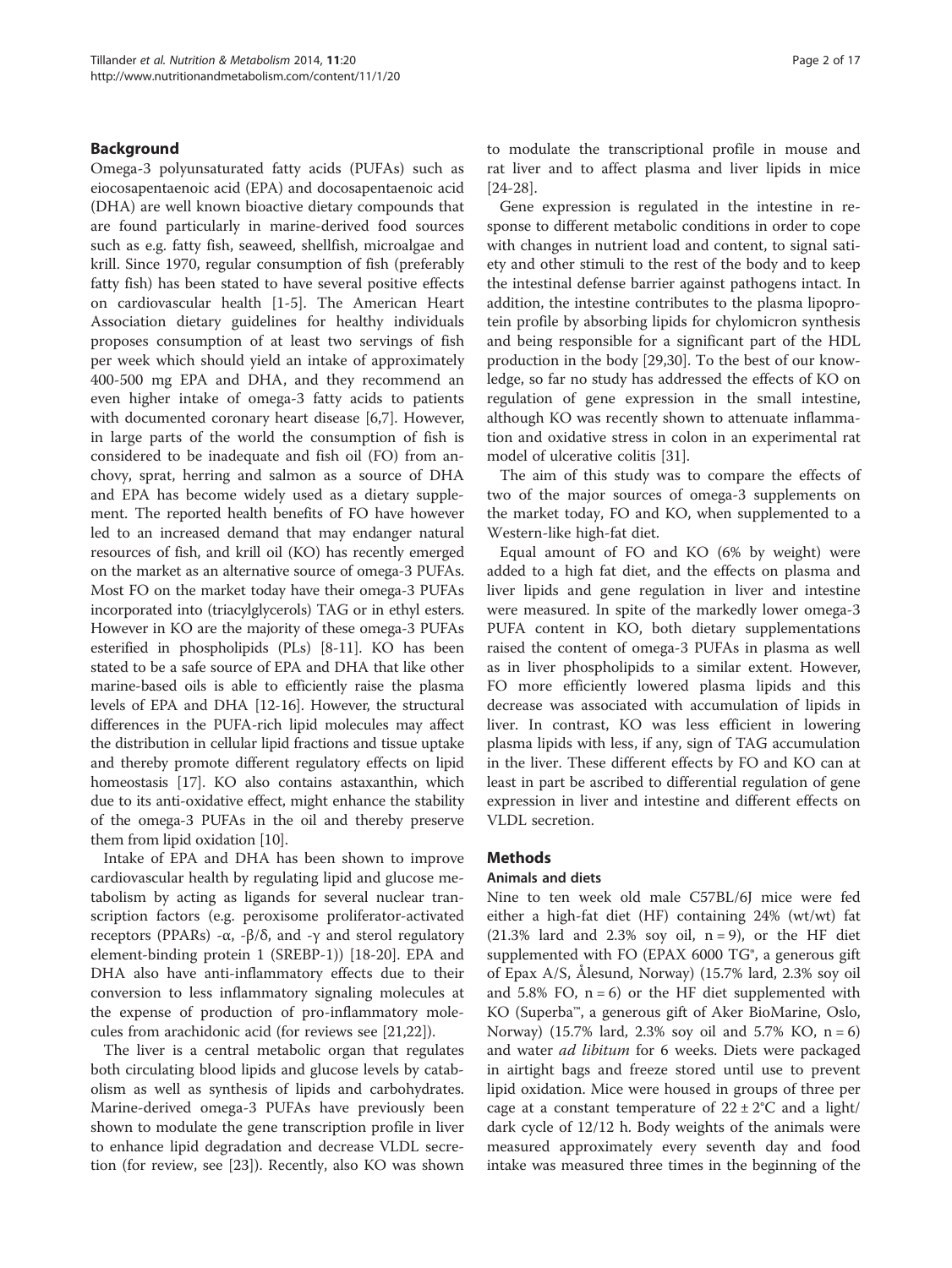6-week study to optimize the food supply. Animals were fasted overnight, anesthetized with 2% isoflurane (Schering-Plough, Kent, UK) and blood was collected by heart puncture. The blood was centrifuged and EDTA-plasma was frozen until further analysis. Livers were collected and the intestines were removed, rinsed with ice-cold phosphate buffered saline, cut into four segments of equal length that were further cut open and the epithelial cell layers were scraped off to separate the epithelial cells from the smooth muscle. All tissue samples were immediately frozen in liquid nitrogen and stored at -80°C until further analysis. The animal experiments were carried out with ethical permission obtained from the Norwegian State Board for Biological Experiments and followed the Norwegian Research Councils ethical guidelines.

## RNA isolation and cDNA synthesis

Total RNA from the intestinal epithelium and liver tissues was purified using the MagMax total RNA isolation system (Applied Biosystems, Carlsbad, CA, USA) after tissue homogenization. The quantity of the RNA was measured spectrophotometrically using a NanoDrop 1000 (Nano-Drop Products, Wilmington, DE, USA) and the quality of the RNA was analyzed using the Experion Automated Electrophoresis System (Bio-Rad Laboratories, Hercules, CA, USA). The quality limit for further use of RNA was set to a R/Q value of  $\geq$ 7 (out of 10). cDNA was synthesized with 500 ng RNA per reaction, using High Capacity RNA-to cDNA Mastermix (Applied Biosystems).

## Real-time PCR

Two types of TaqMan® Low Density Arrays in 96-well formats (format 96b, Applied Biosystems) were custom made to investigate the expression of genes related to peroxisomal and mitochondrial metabolic pathways, respectively (see Additional file [1](#page-14-0) for gene lists). The plates were run at the Bioinformatics and Expression Analysis core facility (BEA) at Karolinska Institutet and the run data were analyzed by RQ Manager (Applied Biosystems). Gene expression was calculated using the  $2^{\Lambda-\Delta\Delta Ct}$ method according to Livak et al. [\[32](#page-15-0)], using 18S as reference gene and one individual sample in the high fat group as a calibrator ( $n = 4$  per group). Some additional genes of interest (not being on the TLDA-plates) were analyzed in individual samples from liver and intestine (HF  $n = 6$ , FO  $n = 5$ , KO  $n = 6$ ) using TaqMan or SYBR Green gene expression assays (for primers and additional TaqMan expression assays, see Additional file [1](#page-14-0)). SYBR Green primers were used at concentrations ranging from 100 to 200 nM and run with the Power SYBR Green Master Mix (Applied Biosystems). Again, gene expression data were calculated using the  $2^{\Lambda-\Delta\Delta Ct}$  method (due to known efficiency of the primers used in the SYBR Green assay), however, the average Ct value of

three different reference genes (18S, Hprt and Ppia) was used as control values and one individual sample in the high fat group as a calibrator.

## Lipid analysis

Liver lipids were extracted according to Bligh and Dyer [[33\]](#page-15-0), solvents were evaporated under nitrogen and the samples were re-dissolved in isopropanol before analysis. Lipids from liver extracts or plasma were then measured enzymatically on a Hitachi 917 system (Roche Diagnostics, Mannheim, Germany) using kits for analyzing total TAG (GPO-PAP kit, Roche Diagnostics), cholesterol (CHOD-PAP kit, Roche Diagnostics), total PLs (bioMérieux SA, Marcy l'Etoile, France) and NEFA (FS kit, DiaSyS, Holzheim, Germany). Aliquots of extracted liver lipids were separated by thin layer chromatography using silica gel plates (Merck, Darmstadt, Germany) and hexane:diethylether (1:1) as the liquid phase. The absolute levels of fatty acids of the diets, plasma and the TAG and PL fractions from livers were analyzed using gas chromatography as described previously by Grimstad et al. [\[31\]](#page-15-0). Lipoproteins were analyzed by size exclusion chromatography of plasma samples from individual mice (five mice in each group) according to Parini et al. [[34\]](#page-15-0).

## Hepatic enzyme activities

The liver tissue samples were homogenized and postnuclear fractions were prepared as previously described [[35\]](#page-15-0). Carnitine palmitoyltransferase 1 (CPT-I) activity was measured in the absence and presence of malonyl-CoA (15 μM) essentially as described by Bremer [\[36](#page-15-0)]. Peroxisomal acyl-CoA oxidase (ACOX) activity was determined by the coupled assay described by Small et al. [[37\]](#page-15-0) and fatty acid synthase (FAS) activity was measured as described by Skorve et al. [[38](#page-15-0)].

## **Statistics**

Since normal distribution could not be assumed for the number of animal used in this study, the Kruskal-Wallis test was used for analysis of differences among the groups. If significance was obtained ( $p < 0.05$ ) with the Kruskal-Wallis test, Dunn's multiple comparison test was performed on all combinations, i.e. FO vs. KO, FO vs. high fat and KO vs. high fat. Significance indicated in tables and figures is shown for the Kruskal-Wallis test (as  $p$ -values in tables or as "K-W" in figures), and if significance was obtained in the Kruskal-Wallis test, also significance obtained by the post hoc test between the individual groups is indicated. A trend of difference between groups was set to  $0.1 > p > 0.05$  for the Kruskal-Wallis test. All values are presented as median and range. The statistics were calculated using GraphPad Prism 5.0d.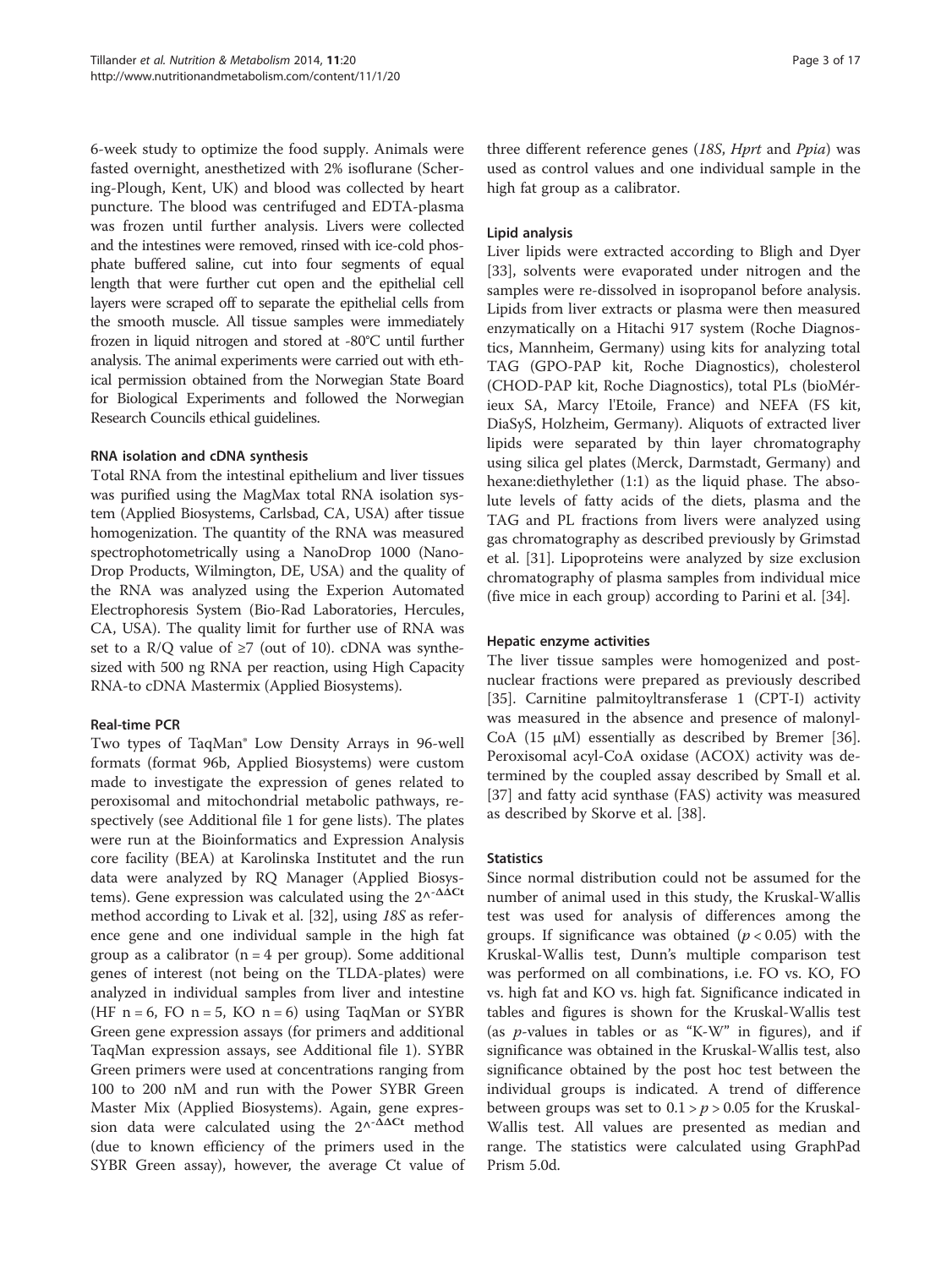#### Results

#### Diet composition

The three different diets were isocaloric high-fat diets with 6% of the lard being exchanged for FO or KO. Although both FO and KO are rich in omega-3 PUFAs, there were differences in the fatty acid amount and composition between the two diets. The FO supplemented diet contained approximately double the amount of omega-3 PUFAs (about 3.7%, wt/wt) compared to the KO supplemented diet (about 1.8%, wt/wt). Instead the KO diet contained slightly more saturated (C14:0 and C16:0) and monounsaturated fatty acids than the FO diet (see Table 1 and Additional file [2](#page-14-0)).

#### Body weight gain and liver weight

Body weights of the mice were not significantly different between the three groups at any of the time points except for a drop in the FO group at day 37 for unknown reasons (see Figure 1). Also the final weights of the animals were not significantly different (Table [2](#page-4-0)). One mouse in the FO group died early in the study, unlikely due to the treatment, reducing the number to five in this group. Food intake was only measured three times at the beginning of the study to optimize the food supply in order to minimize any potential oxidation of the PUFAs in the diet. These measurements did not indicate any difference in food intake in the two marine oil diet groups in comparison to the control group. No significant differences in liver weight or liver weight/body weight ratio between the groups were detected, although there was a trend towards a difference between the groups  $(p = 0.074,$  Kruskal-Wallis test) to higher liver weight/body weight in the FO group (Table [2\)](#page-4-0).

## Table 1 Diet composition



different diets. Filled squares; HF ( $n = 9$ ), open triangles; FO ( $n = 5$ ), filled triangles; KO ( $n = 6$ ). K-W<sup>\*</sup> = significance by Kruskal-Wallis,  $a = HF$  vs. FO,  $c = FO$  vs.  $KO, * = p < 0.05$  in Dunn post hoc test.

#### Plasma lipids and fatty acid composition

50

HF

Total plasma cholesterol was significantly decreased by FO supplementation compared to the HF group (Table [3\)](#page-4-0). This was due to significant decreases in both esterified and free cholesterol. Plasma TAG and PLs were significantly decreased in the FO group whereas non-esterified fatty acids (NEFA) were significantly decreased only in the KO group compared to HF. Notably, the post hoc test did not detect any significant differences between the two marine oil groups in any of these measurements.

| Diet                                         | High fat     | <b>FO</b>     | КO             |
|----------------------------------------------|--------------|---------------|----------------|
| Energy%                                      |              |               |                |
| Protein                                      | 20.7         | 20.6          | 20.7           |
| Fat                                          | 46.0         | 46.2          | 45.9           |
| Carbohydrate                                 | 33.3         | 33.2          | 33.3           |
| Fat source (% in diet)                       | Lard 21.3%   | Lard 15.7%    | Lard 15.6%     |
|                                              | Soy oil 2.3% | Soy oil 2.3%  | Soy oil 2.3%   |
|                                              |              | Fish oil 5.8% | Krill oil 5.7% |
| Fatty acids (% of total fatty acids in diet) |              |               |                |
| Total SFA                                    | 42.9         | 34.1          | 39.7           |
| Total MUFA                                   | 38.7         | 32.1          | 35.4           |
| Total ω-6 PUFA                               | 16.4         | 14.5          | 14.6           |
| Total ω-3 PUFA                               | 1.9          | 19.1          | 10.1           |
| <b>EPA</b>                                   | 0.03         | 8.97          | 5.23           |
| DHA                                          | 0.05         | 6.40          | 2.28           |

FO; fish oil, KO; Krill oil, SFA; saturated fatty acids, MUFA; monounsaturated fatty acids, PUFA; polyunsaturated fatty acids.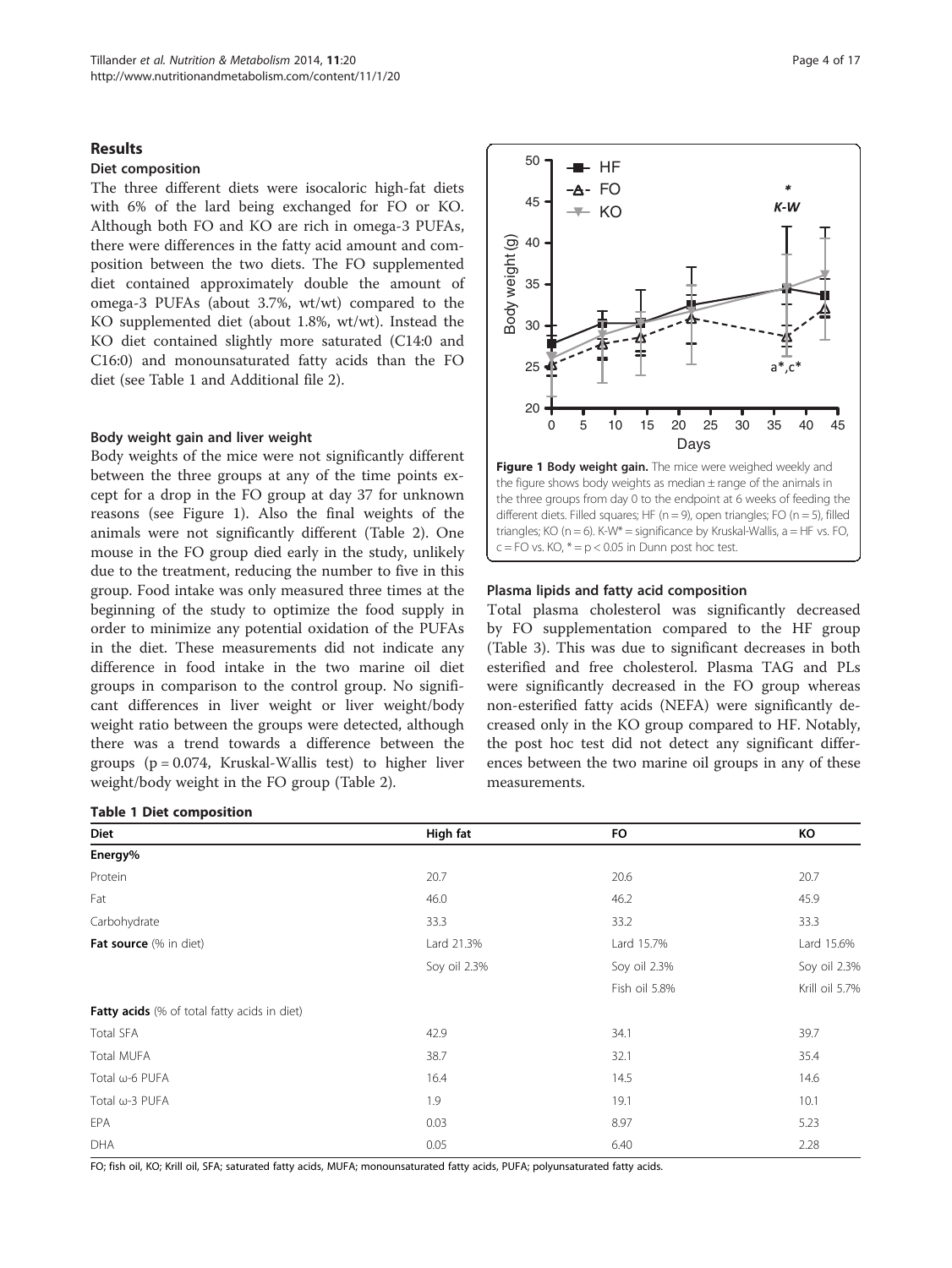|                              | High fat            | FO                  | КO                  | $K-W$ |
|------------------------------|---------------------|---------------------|---------------------|-------|
|                              | Median (range)      | Median (range)      | Median (range)      | p     |
| Final body weight (g)        | 33.7 (31.0-41.9)    | 32.1 (31.2-35.7)    | $36.2(28.3 - 40.6)$ | 0.097 |
| Liver weight (g)             | $1.65(1.43 - 1.84)$ | $1.74(1.52 - 1.76)$ | $1.66(1.24 - 1.99)$ | 0.851 |
| Liver weight/body weight (%) | $4.5\%$ (4.3–5.7)   | $5.1\%$ (4.7-5.5)   | $4.5\%$ $(3.9-5.0)$ | 0.074 |

#### <span id="page-4-0"></span>Table 2 Final body and liver weights

Values are shown as median with the range in brackets. High fat (n = 9), FO (n = 5) and KO (n = 6). K-W, p indicates the p-value with the Kruskal-Wallace test. FO; fish oil, KO; Krill oil.

We further analyzed the distribution of cholesterol and TAG in the lipoprotein particles by size-exclusion chromatography to investigate whether marine oil supplementation changed the distribution of these lipids in the various lipoprotein fractions (Table [4](#page-5-0)). FO significantly lowered HDL and VLDL cholesterol while KO had no significant effect compared to HF. FO also strongly reduced VLDL cholesterol compared to the KO group. TAG was only significantly decreased in the VLDL fraction of the FO supplemented group. When analyzed by size-exclusion chromatography, the VLDL particles in FO fed mice eluted with the same retention time as in the HF group, suggesting that no major reduction in particle size had occurred (data not shown).

The fatty acid composition was analyzed only in total plasma lipids due to limited amounts of sample. Quantitative fatty acid analysis showed a decrease in total fatty acids in both treatment groups with the difference being statistically significant in the FO group (Table [5](#page-6-0)). The decrease was due to decreased levels of total saturated (SFA) and monounsaturated (MUFA) fatty acids and omega-6 PUFAs but the amounts of omega-3 PUFAs were significantly increased in both groups. The decreased levels of SFA, MUFA and omega-6 fatty acids were due to decreased amounts of most fatty acid species. Although these effects were less pronounced in the KO group, KO significantly decreased arachidonic acid ( $C_{20:4n-6}$ ) compared to HF. Instead, FO strongly decreased the amount of  $C_{18:2n-6}$ . The amount of omega-3 PUFAs increased in plasma to the same extent in both active treatment groups despite the markedly lower content of omega-3 PUFAs in KO. The relative abundance

Table 3 Plasma lipids

of the omega-3 PUFAs (EPA > DHA> > DPA > ALA) mirrored the composition in the respective marine oil supplemented diets rather closely, indicating that the omega-3 PUFA composition is not changed during intestinal absorption. However, the composition in plasma from the HF group was different with DHA being the dominating omega-3 PUFA (DHA> > EPA ≈ DPA ≈ ALA). Similar but less obvious trends were seen when comparing the relative fatty acid composition (in wt %), see Additional file [3](#page-14-0).

#### Liver lipids and fatty acid composition

The hepatic levels of total cholesterol, PLs and TAG, as well as the fatty acid composition of the TAG and PL fractions were analyzed. Total cholesterol was significantly increased ( $\approx$ 25%) in both oil-supplemented groups compared to HF (Table [6](#page-6-0)). Furthermore, total PLs were significantly increased in the FO group, and also in the KO group when analyzed as total fatty acid content (see Tables [6](#page-6-0) and [7\)](#page-7-0). Total liver TAG content differed in the study population (Kruskal Wallis  $p = 0.045$ ), although the post hoc test failed to identify significant differences between the three groups, probably due to one individual with extremely high TAG levels in the HF group. The extracted liver lipids were further separated by thin layer chromatography and quantitative fatty acid analysis of the TAG and PL fractions was performed, which showed that FO significantly elevated total fatty acid content in the TAG fraction compared to the HF group (Table [8\)](#page-8-0). This increase was due to increases in some SFA species (specially palmitic acid  $(C_{16:0})$  and a >20fold increase in omega-3 PUFAs. KO did not significantly affect total fatty acid amount, SFA, MUFA or

| Plasma lipids             | High fat               | FO.                           | КO                     | $K-W$ |
|---------------------------|------------------------|-------------------------------|------------------------|-------|
|                           | mmol/L                 | mmol/L                        | mmol/L                 | p     |
| Total cholesterol         | $3.08(2.82 - 3.28)$    | 2.05 $(2.00-2.46)^{a^{**}}$   | $2.59(2.07 - 3.42)$    | 0.007 |
| Cholesterol esters        | 2.11 (1.88-2.32)       | 1.50 $(1.36 - 1.80)^{a*}$     | 1.86 (1.27-2.44)       | 0.004 |
| Free cholesterol          | $0.96(0.92 - 0.99)$    | 0.65 $(0.50 - 0.66)^{a**}$    | $0.82(0.68 - 0.98)$    | 0.035 |
| Triacylglycerol           | $1.12(0.78 - 1.48)$    | 0.49 $(0.26 - 0.68)^{a^{**}}$ | $0.77(0.46 - 1.00)$    | 0.008 |
| Phospholipids             | $3.56$ $(2.87 - 3.95)$ | 2.42 $(2.17 - 2.52)^{a^{**}}$ | $2.73(2.27 - 3.26)$    | 0.007 |
| Nonesterified fatty acids | $0.19(0.14 - 0.29)$    | $0.11(0.02 - 0.14)$           | $0.05(0.00-0.18)^{b*}$ | 0.016 |

Data is shown as median and range. High fat (n = 5), FO (n = 5) and KO (n = 6).  $a$  = HF vs. FO,  $b$  = HF vs. KO,  $* = p$  < 0.05,  $** = p$  < 0.01 by Dunn's test. K-W, p indicates the p-value with the Kruskal-Wallace test. FO; fish oil, KO; Krill oil.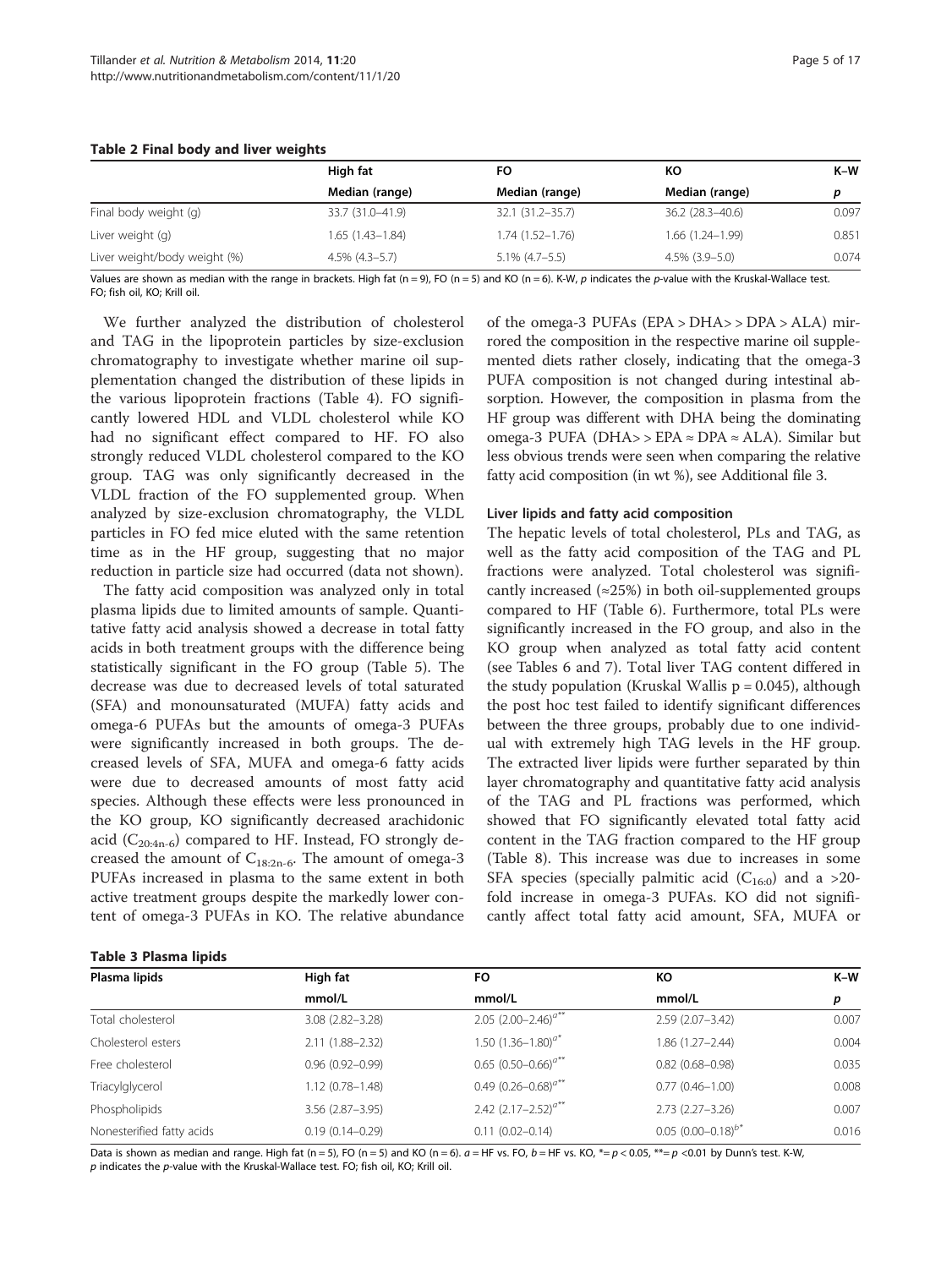| Cholesterol     | High fat            | FO.                                | КO                     | K-W   |
|-----------------|---------------------|------------------------------------|------------------------|-------|
|                 | mmol/L              | mmol/L                             | mmol/L                 | p     |
| <b>VLDL</b>     | $0.11(0.06 - 0.12)$ | 0.04 $(0.04 - 0.06)^{a^*}$ , $c^*$ | $0.10(0.07 - 0.12)$    | 0.009 |
| LDL             | $0.17(0.14 - 0.61)$ | $0.32(0.27 - 0.37)$                | $0.34(0.17-0.51)$      | 0.468 |
| <b>HDL</b>      | $3.10(2.42 - 3.36)$ | 1.92 $(1.71 - 2.21)^{a*}$          | $2.46(1.85 - 3.15)$    | 0.018 |
| Triacylglycerol |                     |                                    |                        |       |
| VLDL            | $0.79(0.42 - 0.92)$ | 0.20 $(0.11 - 0.30)^{a}$           | $0.37(0.32 - 0.50)$    | 0.004 |
| LDL             | $0.27(0.23 - 0.39)$ | $0.23(0.09 - 0.32)$                | $0.20(0.08 - 0.25)$    | 0.063 |
| <b>HDL</b>      | $0.08(0.04 - 0.19)$ | $0.06(0.03 - 0.13)$                | $0.08$ $(0.07 - 0.22)$ | 0.133 |

<span id="page-5-0"></span>Table 4 Cholesterol and TAG content of the lipoprotein fractions in plasma

Data is shown as median and range. High fat (n = 5), FO (n = 5) and KO (n = 5).  $a = HF$  vs. FO,  $c = FO$  vs. KO,  $* = p \lt 0.05$  by Dunn's test. K-W, p indicates the p-value with the Kruskal-Wallace test. FO; fish oil, KO; Krill oil, VLDL; very low density lipoprotein, LDL; low density lipoprotein, HDL; high density lipoprotein.

omega-6 fatty acids but increased the omega-3 fatty acid content  $\approx$  8-fold. Notably, FO provoked a much stronger increase (≈3-fold) in omega-3 PUFA content in liver TAG compared to the effect of KO. In spite of the lower incorporation of omega-3 PUFAs in TAG, KO was more efficient in decreasing the amount of  $C_{20}$ - $C_{22}$  omega-6 fatty acids in this lipid fraction. Taken together these changes resulted in significantly increased omega-3/omega-6 ratios in both active treatment groups. For liver TAG fatty acid composition as wt %, see Additional file [4.](#page-14-0)

Quantitative fatty acid analysis confirmed the increased fatty acid content in liver PLs by FO and further revealed a significantly increased fatty acid content in the PL fraction also by KO. This was due to increases in SFA, MUFA and omega-3 PUFAs in spite of decreased omega-6 fatty acid species, especially  $C_{18:2}$  by FO and  $C_{20:4}$  by KO and FO compared to HF (Table [7](#page-7-0)). The increased amount of SFA (25-30%) was mainly due to increases in  $C_{16:0}$  and  $C_{18:0}$ . Interestingly, the EPA, DHA and DPA contents were quite similar in the FO and KO groups in spite of the lower omega-3 content in the KO diet. For liver PL fatty acid composition given in wt %, see Additional file [5.](#page-14-0)

#### Effect of marine oils on gene expression in the liver

Gene expression analysis was performed on genes coding for selected peroxisomal and mitochondrial proteins. The expression of several genes involved in fatty acid metabolism were upregulated in the FO group, e.g. genes involved in uptake (*Fatp-1*) and β-oxidation of fatty acids (Vlacs, Acox1, Ehhadh, Hsd17b4, Acaa1b, Decr2, Ech1 and Peci in peroxisomes and Cpt1a, Cpt1b, Hadha, Acadvl, Acadm, Acads, Decr1 and Dci in mitochondria) (Figure [2](#page-10-0), see "Peroxisomal pathways" and "Mitochondrial pathways") compared to HF. In line with the increased expression of Acox1 mRNA, also peroxisomal acyl-CoA oxidase (ACOX) activity was significantly increased in the FO group. However, the increased mRNA expression of the two Cpt1 genes did not translate into a significant increase of total CPT1 activity in the FO

group (Table [9](#page-10-0)). In addition, a number of genes encoding enzymes that are involved in regulation of β-oxidation and transport of metabolites were upregulated by FO, e.g. acyl-CoA thioesterases (Acot6, Acot8 and Acot12 in peroxisomes and mitochondrial Acot2), as well as the short- and medium-chain carnitine acyltransferases Crat and Crot.

Interestingly, KO decreased the expression of the mitochondrial-associated Acacb (acetyl-CoA carboxylase 2), which produces malonyl-CoA, compared to FO (Figure [2](#page-10-0), "Mitochondrial pathways"). The decreased Acacb expression indicates a positive effect by KO on mitochondrial β-oxidation rate by reduced production of the CPT1 inhibitor malonyl-CoA.

Many of the genes that were upregulated by FO supplementation are well known targets for PPARα and involved in fatty acid degradation. Cytosolic acyl-CoA thioesterase 1 (Acot1) is one of the most strongly PPARαregulated genes and a previously characterized target for PPARα [[39](#page-15-0)]. Acot1 expression was upregulated in the FO group and also *Hmgcs2* (mitochondrial rate limiting enzyme in ketone body formation) was upregulated in the FO group but not appreciably by KO (Figure [2,](#page-10-0) see "Additional metabolic pathways" and "Mitochondrial pathways"), suggesting a more potent PPARα-activation by FO.

The expression of the first enzymes of the cholesterol/ isoprenoid synthesis pathway (Mvd, Mvk, Pmvk, Fdps and *Idi1*) did differ in the total study set, but the post hoc test only confirmed significant downregulation of Mvd, Mvk and Hmgcr by KO compared to HF (Figure [2](#page-10-0), "Mevalonate pathway" and, "Additional metabolic pathways"), while no, or less pronounced decreases were found with FO supplementation. Pcsk9, a well-known regulator of degradation of the LDL receptor [\[40\]](#page-15-0), was significantly downregulated by both KO and FO. No changes were found in the expression of lipoproteins ApoB or ApoAII or the TAG-synthesizing enzyme Dgat2 by FO or KO. Fatty acid synthase (Fas) expression was significantly downregulated by KO, in line with the (nonsignificantly) lower activity of the enzyme (c.f. Table [9](#page-10-0)). The increased FAS-activity in the FO group was however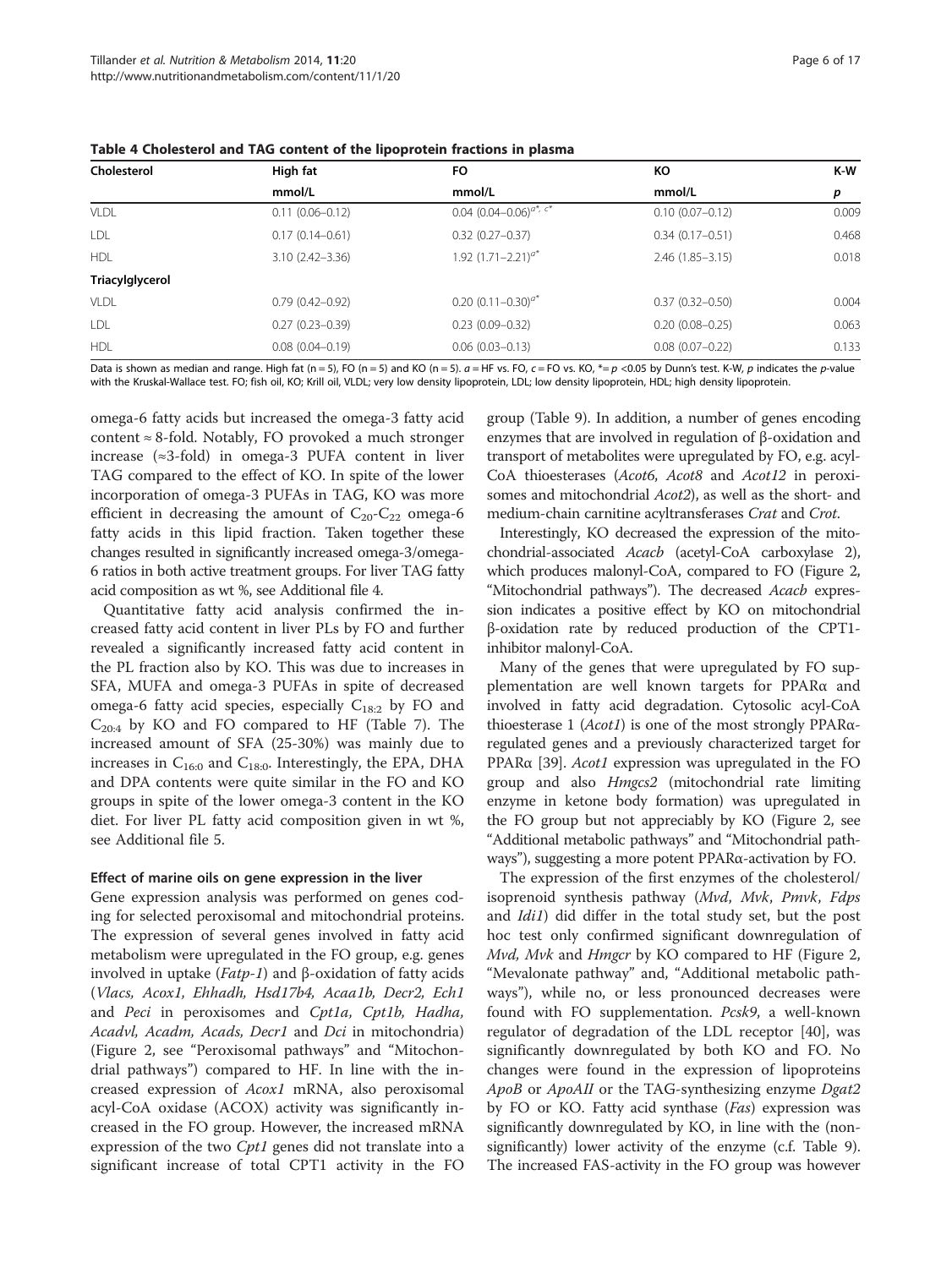| <b>Fatty acids</b> | High fat            | <b>FO</b>                           | КO                            | K-W   |
|--------------------|---------------------|-------------------------------------|-------------------------------|-------|
|                    | µg FA/ml plasma     | µg FA/ml plasma                     | µg FA/ml plasma               | p     |
| SFA                | 1255 (889-1928)     | 715 (570-731) <sup>a**</sup>        | 735 (611-925)                 | 0.001 |
| C10:0              | $0.9(0.4-3.2)$      | $1.0(0.7-1.4)$                      | $1.8(1.2 - 2.1)$              | 0.126 |
| C12:0              | $1.5(0.6-2.9)$      | 0.4 $(0.3-0.6)^{a**}$               | $0.7(0.5-1.0)$                | 0.001 |
| C14:0              | 15.3 (7.4-24.3)     | 5.8 $(4.1-6.7)^{a**}$               | $11.4(9.2 - 20.5)$            | 0.003 |
| C16:0              | 781 (524-1170)      | 422 (359-436) <sup>a**</sup>        | 482 (379-596)                 | 0.002 |
| C18:0              | 402 (311-637)       | 242 (181-271) <sup>a**</sup>        | 228 (187-274) <sup>b**</sup>  | 0.001 |
| C20:0              | $11.0 (7.6 - 19.5)$ | 4.6 $(3.7-5.4)^{a***}$              | $6.4(5.1-8.1)$                | 0.003 |
| C22:0              | 16.2 (10.6-26.6)    | $9.7(7.7-10.3)$                     | $13.1(10.7-17.3)$             | 0.199 |
| C24:0              | $5.0(2.8-8.4)$      | 3.9 $(3.0-4.2)^{a**}$               | $3.8(3.8-4.8)$                | 0.001 |
| <b>MUFA</b>        | 679 (493-1115)      | 277 (217–292) <sup>a***</sup>       | 351 (331-527)                 | 0.001 |
| $C16:1n-9$         | $11.7 (7.5 - 17.4)$ | 4.4 $(4.0-4.9)^{a**}$               | $5.7(4.7-8.2)$                | 0.001 |
| $C16:1n-7$         | 45.2 (23.9-51.8)    | 18.9 (14.6-24.5) <sup>a**, c*</sup> | 35.0 (24.7-53.0)              | 0.007 |
| $C18:1n-9$         | 543 (397-919)       | 218 (170-232) <sup>a***</sup>       | 254 (241-390)                 | 0.000 |
| $C18:1n-7$         | 42.5 (33.0-70.5)    | 20.1 $(14.3 - 22.7)^{a**}$          | 36.9 (30.6-45.1)              | 0.004 |
| $C20:1n-9$         | 12.9 (8.7-24.8)     | 3.7 $(2.9-4.8)^{a***}$              | $5.9(4.6 - 7.6)$              | 0.001 |
| $C20:1n-7$         | $2.6(1.7-4.2)$      | 1.1 $(0.8-1.4)^{a**}$               | $2.0(1.8-2.5)$                | 0.002 |
| $C22:1n-9$         | $2.0(1.3-4.1)$      | 0.5 $(0.4-0.6)^{a^*}$ , $c^{**}$    | $3.0(2.3-3.5)$                | 0.004 |
| $C22:1n-7$         | $1.4(0.9-1.7)$      | 0.6 $(0.5-0.7)^{c***}$              | $2.1(1.8-2.6)$                | 0.000 |
| $C24:1n-9$         | $9.6(6.5 - 14.3)$   | 7.2 $(6.3 - 7.8)^{a*}$              | $7.5(6.0-10.2)$               | 0.040 |
| ω-6 PUFA           | 1490 (1080-2176)    | 468 (419-527) <sup>a***</sup>       | 744 (513-815)                 | 0.001 |
| $C18:2n-6$         | 969 (677-1461)      | 283 (214-293) <sup>a**</sup>        | 562 (351-615)                 | 0.000 |
| $C18:3n-6$         | $14.1 (8.2 - 22.8)$ | 2.6 $(2.3-3.0)^{a***}$              | $4.8$ $(3.0 - 5.2)$           | 0.001 |
| $C20:3n-6$         | 48.4 (30.2-69.2)    | 12.8 $(12.0 - 15.5)^{a**}$          | 15.0 $(10.8 - 21.0)^{b*}$     | 0.001 |
| C20:4n-6           | 455 (338-588)       | 189 (167-219)                       | 136 (123-166) <sup>b***</sup> | 0.000 |
| $C22:4n-6$         | $5.8(4.2 - 10.3)$   | 1.1 $(0.8-1.1)^{a**}$               | 1.2 $(1.0-1.4)^{b*}$          | 0.001 |
| $C22:5n-6$         | $7.7(4.3-12.0)$     | $3.1(2.5-3.8)$                      | 1.3 $(1.1-1.6)^{b***}$        | 0.000 |
| ω-3 PUFA           | 272 (187-415)       | 773 (639–898) <sup>ani</sup>        | 696 (588-877) <sup>b**</sup>  | 0.001 |
| $C18:3n-3$         | 18.3 (10.4-29.3)    | 3.8 $(2.3-6.4)^{a**}$               | $11.3(5.6 - 16.9)$            | 0.002 |
| $C20:5n-3$         | 21.4 (13.1-28.3)    | 420 $(351-512)^{a**}$               | 400 (316-486) <sup>b*</sup>   | 0.001 |
| $C22:6n-3$         | 212 (147-328)       | 261 (248-331) <sup>a*</sup>         | 268 (231-334) <sup>b*</sup>   | 0.013 |
| $C22:5n-3$         | 14.1 (9.6-19.9)     | 31.2 $(24.1 - 35.0)^{a**}$          | 26.0 $(19.1 - 33.4)^{b*}$     | 0.002 |
| ω-3/ω-6 PUFA       | $0.2(0.2-0.2)$      | 1.6 $(1.5-1.7)^{a***}$              | $1.1 (0.8 - 1.4)$             | 0.000 |
| Total FA           | 3712 (2679-5648)    | 2282 (1849-2427) <sup>a**</sup>     | 2406 (2175-3079)              | 0.002 |

## <span id="page-6-0"></span>Table 5 Total fatty acid composition of plasma lipids

Quantitative fatty acid composition of selected fatty acids in plasma. SFA; saturated fatty acids, MUFA; monounsaturated fatty acids, PUFA; polyunsaturated fatty acids. Data are shown as median and range. High fat (n = 9), FO (n = 5), KO (=6). a = HF vs. FO, p <0.05, b = HF vs. KO, p <0.05, c = FO vs. KO, \*= p <0.05, \*\*= p <0.01 and \*\*\*= p <0.001. K-W, p indicates the p-value with the Kruskal-Wallace test. FO; fish oil, KO; Krill oil.

## Table 6 Liver lipids

| Liver lipids             | High fat          | FO                      | КO                  | K-W   |
|--------------------------|-------------------|-------------------------|---------------------|-------|
| $\mu$ mol/g              |                   |                         |                     |       |
| <b>Total Cholesterol</b> | $5.6(4.8-6.7)$    | 6.9 $(6.0 - 10.4)a^*$   | $7.0(5.9-9.7)b^{*}$ | 0.005 |
| Triacylglycerol          | 12.2 (8.0-50.8)   | 42.2 (22.7-55.4)        | $17.0(6.7 - 32.7)$  | 0.045 |
| Phospholipids            | $18.5(16.3-20.8)$ | $21.7(21.5-23.5)a^{**}$ | 20.7 (19.2-22.6)    | 0.002 |

Data is shown as median and range. High fat n = 9, FO n = 5, KO n = 6.  $a$  = HF vs. FO,  $b$  = HF vs. KO, \*= p <0.05, \*\*= p <0.01 for Dunn's test. K-W, p indicates the p-value with the Kruskal-Wallace test. FO; fish oil, KO; Krill oil.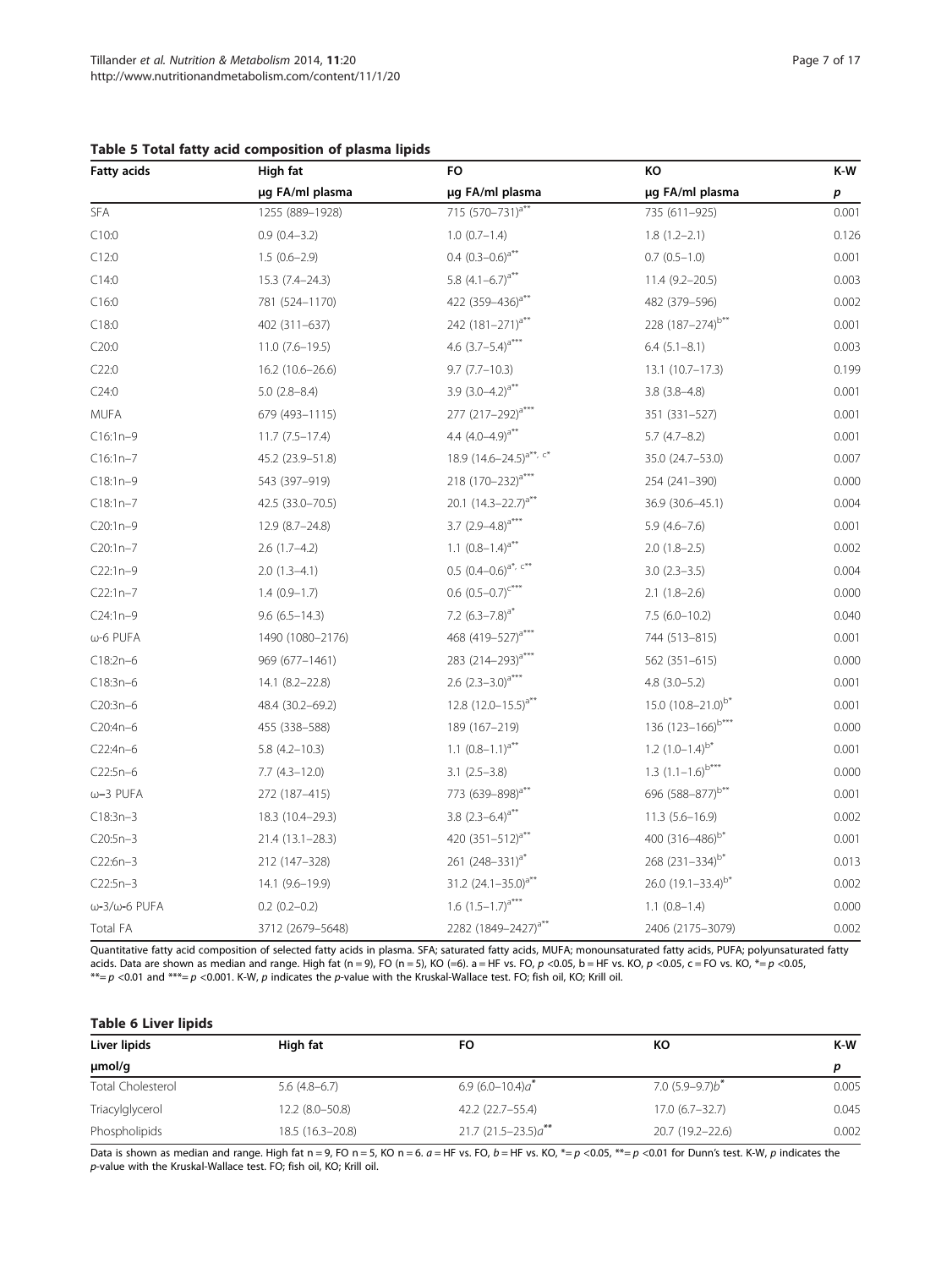| <b>Fatty acids</b> | High fat            | <b>FO</b>                           | KO                               | K-W   |
|--------------------|---------------------|-------------------------------------|----------------------------------|-------|
|                    | µg FA/g liver       | µg FA/g liver                       | µg FA/g liver                    | p     |
| <b>SFA</b>         | 7174 (6094-8626)    | 9118 (8693-9471) <sup>a**</sup>     | 8918 (7882-9276) <sup>b*</sup>   | 0.001 |
| C10:0              | $1.7(0.9 - 3.8)$    | $2.4(1.3-2.7)$                      | $1.6(0.6 - 3.0)$                 | 0.878 |
| C12:0              | $1.8(0.6 - 5.6)$    | 4.7 $(3.5-6.1)^{a*}$                | $2.5(1.9-3.9)$                   | 0.022 |
| C14:0              | $15.2(10.1 - 17.4)$ | 21.5 $(19.5 - 23.3)^{a**}$          | 19.6 $(17.4 - 27.4)^{b**}$       | 0.001 |
| C16:0              | 3732 (3082-4211)    | 4990 (4560-5257) <sup>a*</sup>      | 5078 (4433-5170) <sup>b**</sup>  | 0.001 |
| C18:0              | 2886 (2635-3975)    | 3816 (3682-4001) <sup>a**</sup>     | 3462 (3003-3650)                 | 0.007 |
| C20:0              | 72.3 (56.8-78.2)    | 72.4 (52.3-80.6)                    | 85.8 (79.2-102) <sup>b**</sup>   | 0.005 |
| C22:0              | 151 (130-169)       | 141 $(98.4 - 142)^{c***}$           | 188 (155-225)                    | 0.001 |
| C24:0              | 52.8 (34.4-75.1)    | 69.5 (61.4-77.5)                    | 66.2 (55.7-74.3)                 | 0.179 |
| MUFA               | 1732 (1473-2232)    | 2008 (1722-2546)                    | 2168 (1996-2915) <sup>b*</sup>   | 0.012 |
| $C16:1n-9$         | 25.6 (20.3-33.5)    | 28.6 (22.9-36.9)                    | 31.0 (27.2-40.2)                 | 0.063 |
| C16:1n-7           | 94.7 (67.3-131)     | 141 $(118-165)^{a*}$                | 169 (103-249) <sup>b**</sup>     | 0.003 |
| C18:1n-9           | 1257 (1095-1638)    | 1506 (1231-1998)                    | 1614 (1472-2162) <sup>b*</sup>   | 0.015 |
| $C18:1n-7$         | 220 (174-295)       | 225 (211-260)                       | 249 (217-276)                    | 0.198 |
| C20:1n-9           | 31.9 (27.0-50.6)    | 32.4 (32.2-37.6)                    | 32.0 (30.8-45.2)                 | 0.600 |
| $C20:1n-7$         | $7.2$ (5.6-10.5)    | $8.2(6.7-9.3)$                      | $8.2(7.2 - 13.3)$                | 0.410 |
| $C22:1n-9$         | $7.0(5.5-8.5)$      | 4.9 $(4.8-6.6)^{a*}$                | $6.5(5.4 - 7.0)$                 | 0.020 |
| $C22:1n-7$         | $5.1(3.8-6.5)$      | 4.7 $(3.4-4.9)^{c**}$               | $6.5(5.5-9.2)$                   | 0.006 |
| C24:1n-9           | 51.3 (40.6-77.3)    | 61.9 (57.1-63.9)                    | 50.5 (44.4-78.0)                 | 0.172 |
| ω-6 PUFA           | 6206 (5254-7494)    | 3874 (3697-4144) <sup>a***</sup>    | 4768 (4056-5520)                 | 0.001 |
| C18:2n-6           | 2881 (2305-3231)    | 1935 (1677-2052) <sup>a*, c**</sup> | 2865 (2449-3607)                 | 0.004 |
| $C18:3n-6$         | 45.4 (24.0-56.9)    | 16.6 $(13.7-19.6)^{a***}$           | 24.6 (18.8-30.8)                 | 0.001 |
| C20:3n-6           | 286 (210-344)       | 163 $(153 - 210)^{a**}$             | 174 (155-248) <sup>b*</sup>      | 0.001 |
| C20:4n-6           | 2984 (2470-3728)    | 1808 (1576-1818) <sup>a*</sup>      | 1629 (1324-1723) <sup>b***</sup> | 0.001 |
| C22:4n-6           | 40.0 (31.8-60.4)    | 11.4 $(9.3 - 12.0)^{a**}$           | 12.1 $(10.1;13.7)^{b*}$          | 0.001 |
| C22:5n-6           | 35.8 (27.2–67.8)    | 29.7 (27.1-35.2)                    | 10.4 $(9.6 - 11.6)^{b***}$       | 0.001 |
| ω-3 PUFA           | 1931 (1824-2155)    | 6189 (5560-6985) <sup>a***</sup>    | 5660 (4417-6124) <sup>b*</sup>   | 0.001 |
| $C18:3n-3$         | 18.4 (14.0-22.8)    | 19.2 (14.9-25.8) <sup>c</sup>       | 33.0 (27.6-39.8) <sup>b**</sup>  | 0.002 |
| $C20:5n-3$         | 77.9 (52.0-83.8)    | 2057 (1621-2186) <sup>a***</sup>    | 1435 (1211-2261) <sup>b*</sup>   | 0.001 |

#### <span id="page-7-0"></span>Table 7 Fatty acid composition of the PL fraction in liver

Total FA 17281 (15088–20534) 21171 (20619–22608)a\* 21626 (18584–22927)b\*\* 0.001 Quantitative fatty acid analysis of the most abundant fatty acids in the PL fraction from liver. SFA; saturated fatty acids, MUFA; monounsaturated fatty acids, PUFA; polyunsaturated fatty acids. Data are shown as median and range. High fat (n = 9), FO (n = 5), KO (n = 6). a = HF vs. FO, b = HF vs. KO, c = FO vs KO. \*= p <0.05, \*\*= p <0.01 and \*\*\*= p <0.001. K-W, p indicates the p-value with the Kruskal-Wallace test. FO; fish oil, KO; Krill oil.

 $C22:6n-3$  1774 (1666–1970) 3615 (3308–4480)<sup>a\*\*</sup> 3612 (2614–3964)<sup>b\*\*</sup> 0.001  $C22:5n-3$  74.7 (59.3–95.7) 321  $(296-371)^{a***}$  276  $(203-323)^{b*}$  0.001  $\omega$ –3/ $\omega$ –6 PUFA 0.3 (0.3–0.4) 1.7 (1.3–1.7)<sup>a\*\*\*</sup> 1.1 (0.9–1.3)<sup>b\*</sup> 0.001

not supported by the tendency to decreased Fas mRNA expression (see Table [9](#page-10-0) and Figure [2,](#page-10-0) "Additional metabolic pathways").

No major changes in the expression of genes coding for proteins in the citric acid cycle (Figure [2](#page-10-0), "Mitochondrial pathways"), or oxidative phosphorylation (data not shown) were observed in either group compared to the HF group. However, Pdk4, a known PPARα responding gene, was strongly upregulated in the FO group but not in the KO group (Figure [2](#page-10-0), "Mitochondrial pathways"). Soluble phosphoenolpyruvate carboxykinase 1 (Pck1) expression was increased in the FO group compared to the KO group, but not when compared to HF (Figure [2](#page-10-0), "Additional metabolic pathways). The same pattern was seen for the expression of the mitochondrial gluconeogenic gene Pck2, as well as the citric acid synthase coding gene Cs (Figure [2](#page-10-0), "Mitochondrial pathways"). No major changes were seen in the expression of selected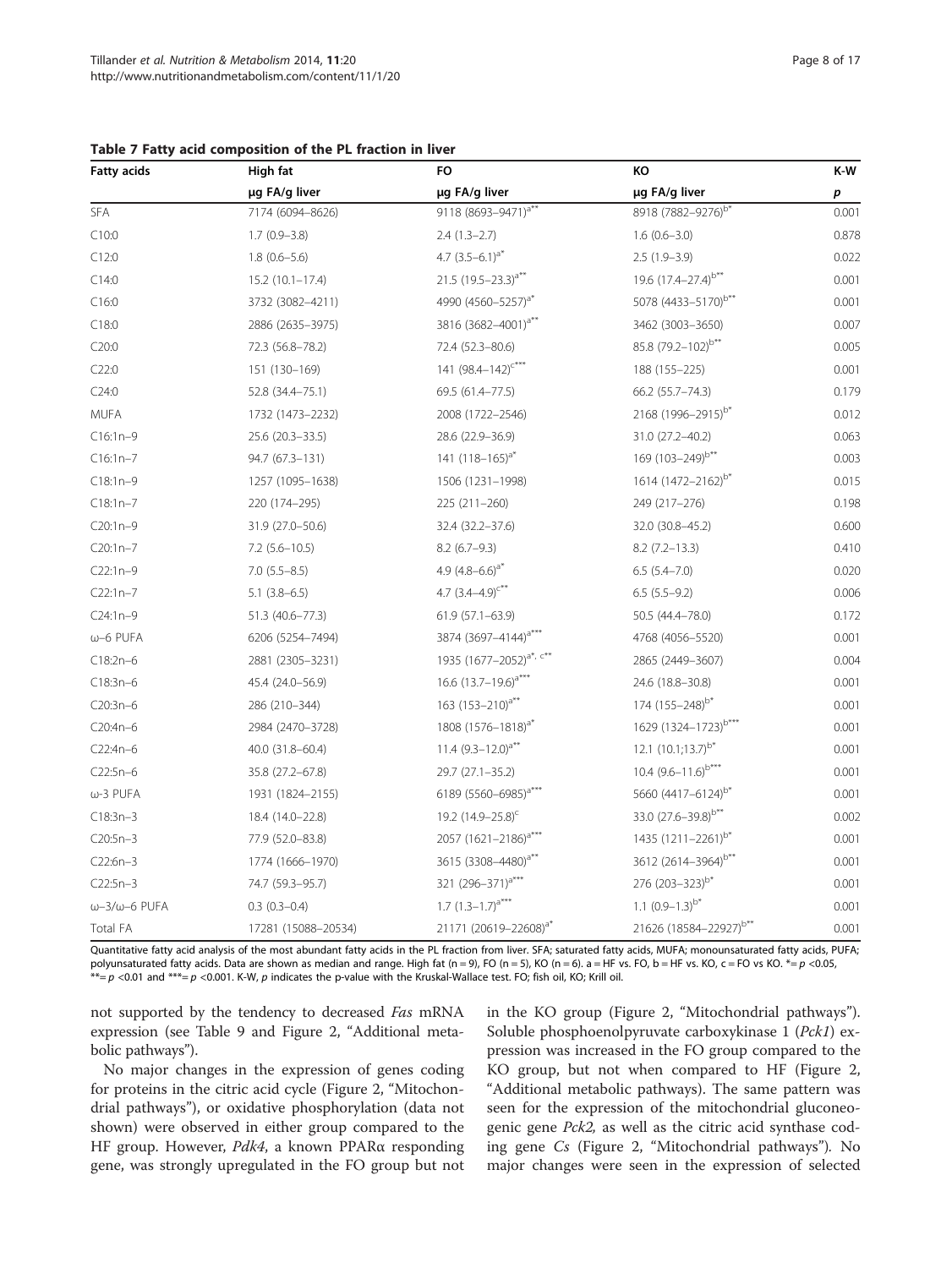| <b>Fatty acids</b>            | High fat          | <b>FO</b>                         | КO                           | K-W   |
|-------------------------------|-------------------|-----------------------------------|------------------------------|-------|
|                               | µg FA/g liver     | µg FA/g liver                     | µg FA/g liver                | p     |
| SFA                           | 2567 (1678-12724) | 9625 (5443-13484)                 | 3741 (1279-7260)             | 0.036 |
| C10:0                         | $1.9(1.3 - 7.3)$  | 8.0 $(4.9 - 11.0)^{a*}$           | $3.1(1.4-8.1)$               | 0.019 |
| C12:0                         | $7.9(2.0-59.8)$   | 37.2 $(28.2 - 43.0)^{a}$          | $14.0(7.2 - 26.3)$           | 0.016 |
| C14:0                         | 41.3 (27.3-240)   | 161.1 (122-270)                   | 82.6 (21.9-167)              | 0.063 |
| C16:0                         | 2067 (1367-11132) | 8642 (4733-12151) <sup>a*</sup>   | 3196 (1041-6389)             | 0.029 |
| C18:0                         | 294 (182-823)     | 610 (360-815)                     | 251 (136-372) <sup>b*</sup>  | 0.026 |
| C20:0                         | 89.3 (32.1-166)   | 115.0 (60.7-132)                  | 58.7 (31.3-97.0)             | 0.158 |
| C22:0                         | 17.8 (5.9-30.6)   | 18.5 (11.8-21.1)                  | $13.0 (7.2 - 21.6)$          | 0.567 |
| C24:0                         | $3.9(1.5-5.6)$    | 6.9 $(4.4 - 8.0)^{c**}$           | $3.0(1.7-3.7)$               | 0.006 |
| <b>MUFA</b>                   | 3659 (2367-19647) | 12583 (5295-18215)                | 4388 (1458-11092)            | 0.095 |
| $C16:1n-9$                    | 69.8 (42.6-487)   | 264.0 (116-442)                   | 94.3 (24.5-303)              | 0.145 |
| $C16:1n-7$                    | 113 (77-1190)     | 771 (475-1202)                    | 360 (48.4-1058)              | 0.075 |
| $C18:1n-9$                    | 3088 (2016-16228) | 10246 (4347-15384)                | 3595 (1252-8971)             | 0.095 |
| $C18:1n-7$                    | 171 (108-1160)    | 540 (221-694)                     | 200 (72.3-459)               | 0.148 |
| $C20:1n-9$                    | 135 (64.9-362)    | 181 (75.9-319)                    | 68.9 (31.2-158)              | 0.080 |
| $C20:1n-7$                    | 26.7 (12.8-98.0)  | 49.3 (20.2-72.4)                  | 20.3 (8.3-44.4)              | 0.116 |
| $C22:1n-9$                    | 26.9 (12.2-48.6)  | 24.1 (12.6-40.6)                  | 17.2 (7.2-29.6)              | 0.160 |
| $C22:1n-7$                    | $5.7(2.3-12.5)$   | $6.7(3.7-8.9)$                    | $5.3$ $(2.1-9.2)$            | 0.621 |
| $C24:1n-9$                    | $2.8(1.3-3.2)$    | 3.6 $(2.5-5.3)^{c*}$              | $2.0(1.1-2.2)$               | 0.020 |
| ω-6 PUFA                      | 1751 (1290-7085)  | 2611 (1684-3193)                  | 1851 (822-2969)              | 0.507 |
| $C18:2n-6$                    | 1418 (1029-5911)  | 2262 (1442-2781)                  | 1677 (744-2724)              | 0.516 |
| $C18:3n-6$                    | 35.7 (28.5-105)   | 29.2 (16.2-40.0)                  | 24.2 (10.5-36.7)             | 0.053 |
| $C20:3n-6$                    | 77.2 (42.0-222)   | 61.0 (32.9-83.2)                  | 30.0 $(15.0 - 51.9)^{b**}$   | 0.006 |
| $C20:4n-6$                    | 121 (99.2-542)    | 133 $(111 - 165)^{c^{*}}$         | 60.9 $(28.4 - 88.5)^{b**}$   | 0.002 |
| $C22:4n-6$                    | 37.7 (27.4-137)   | 39.7 $(24.8 - 48.3)^{c*}$         | 13.6 $(7.8-19.0)^{b**}$      | 0.002 |
| $C22:5n-6$                    | 23.8 (15.6-56.4)  | 47.1 $(35.4 - 56.3)^{c***}$       | 11.8 $(6.2 - 17.0)^{b*}$     | 0.026 |
| $\omega$ -3 PUFA              | 278 (210-1393)    | 6355 (4656-7148) <sup>a***</sup>  | 2192 (831-3543)              | 0.000 |
| $C18:3n-3$                    | 55.9 (34.6-291)   | 190 (129-197)                     | 146 (41.2-265)               | 0.135 |
| $C20:5n-3$                    | $11.9(9.8 - 113)$ | 1329 (1170-2156) <sup>a***</sup>  | 594 (143-1048) <sup>b*</sup> | 0.000 |
| $C22:6n-3$                    | 158 (127-688)     | 3097 (2200-3535) <sup>a***</sup>  | 1004 (496-1542)              | 0.000 |
| $C22:5n-3$                    | 41.0 (25.9-217)   | 1275 (814-1486) <sup>a***</sup>   | 330 (117-463)                | 0.001 |
| $\omega$ -3/ $\omega$ -6 PUFA | $0.2(0.2-0.2)$    | 2.6 $(2.0-2.8)^{a***}$            | $1.2 (0.9 - 1.5)^{b*}$       | 0.000 |
| Total FA                      | 8274 (5559-40955) | 30744 (17101-41288) <sup>a*</sup> | 12380 (4398-24899)           | 0.029 |

#### <span id="page-8-0"></span>Table 8 Fatty acid composition of the TAG fraction in liver

Quantitative fatty acid analysis of the most abundant fatty acids in the TAG fraction from liver. SFA; saturated fatty acids, MUFA; monounsaturated fatty acids, PUFA; polyunsaturated fatty acids. Data are shown as median and range. High fat (n = 9), FO (n = 5), KO (=6). a = HF vs. FO, b = HF vs. KO, c = FO vs. KO.  $* = p$  <0.05,  $** = p$  <0.01 and  $*** = p$  <0.001. K-W, p indicates the p-value with the Kruskal-Wallace test. FO; fish oil, KO; Krill oil.

genes coding for proteins involved in apoptosis or in the metabolism of reactive oxygen species, except for increased expression of the pro-apoptotic Bid and uncoupling protein 2 (Ucp2) (see "Mitochondrial pathway"), a well-known PPARα target gene [[41\]](#page-15-0), and an increased expression of epoxide hydrolase (Ephx2, see "Peroxisomal pathways") by FO compared to KO.

Expression was also investigated for members of the PPAR family of nuclear receptors, that are known to bind lipids as ligands and thereby respond to changes in lipid homeostasis, and the PPARγ coactivators 1a and 1b. However, no significant differences in the expression of these selected genes were found due to large variation of expression levels between individuals (Figure [2](#page-10-0), "Nuclear transcription factors"). Although many PPARα regulated genes were upregulated in the FO group, Pparα itself was not significantly increased by FO or KO  $(p = 0.15$  by Kruskal-Wallis test). *Ppargc1a* showed a trend ( $p = 0.058$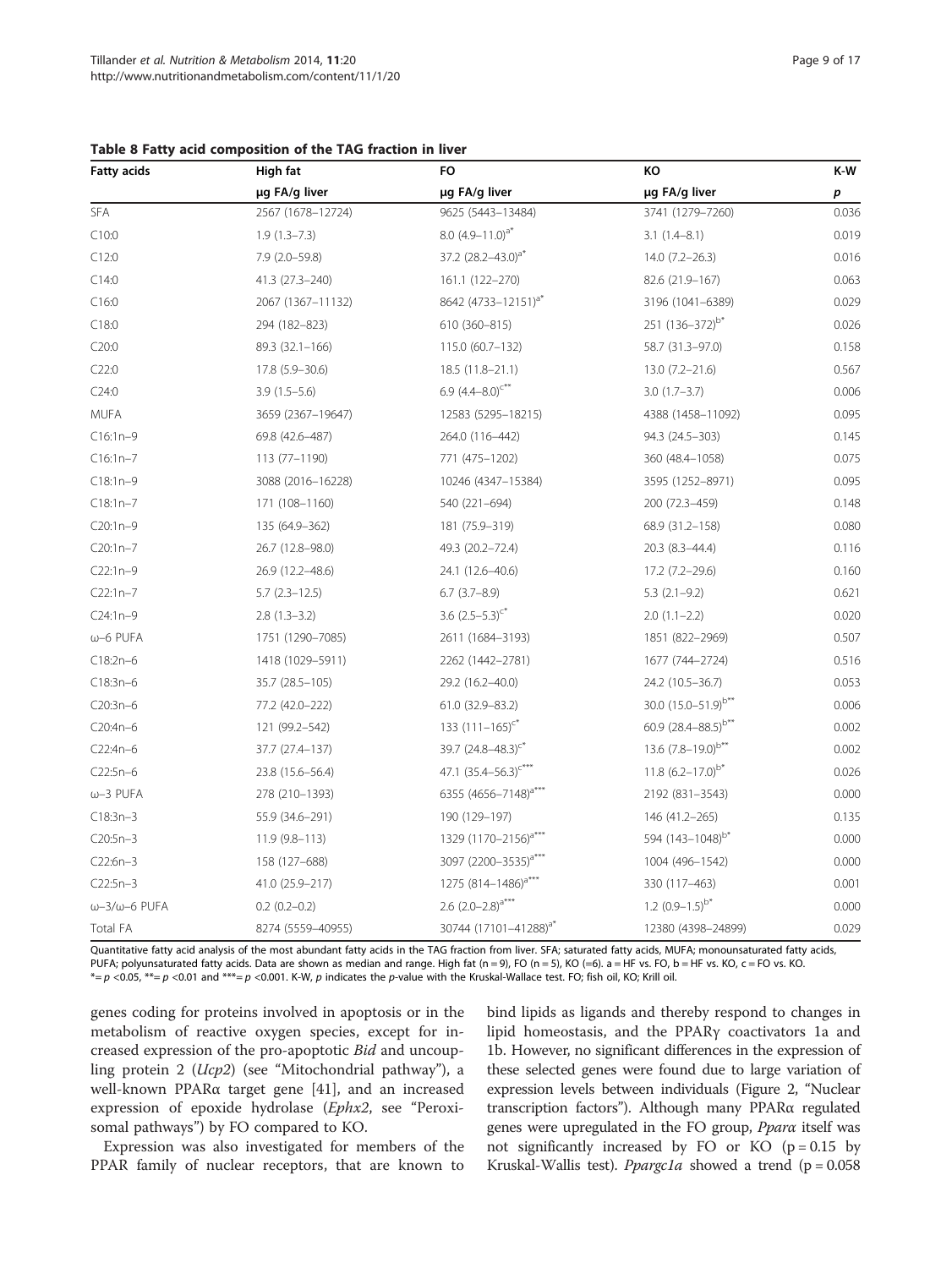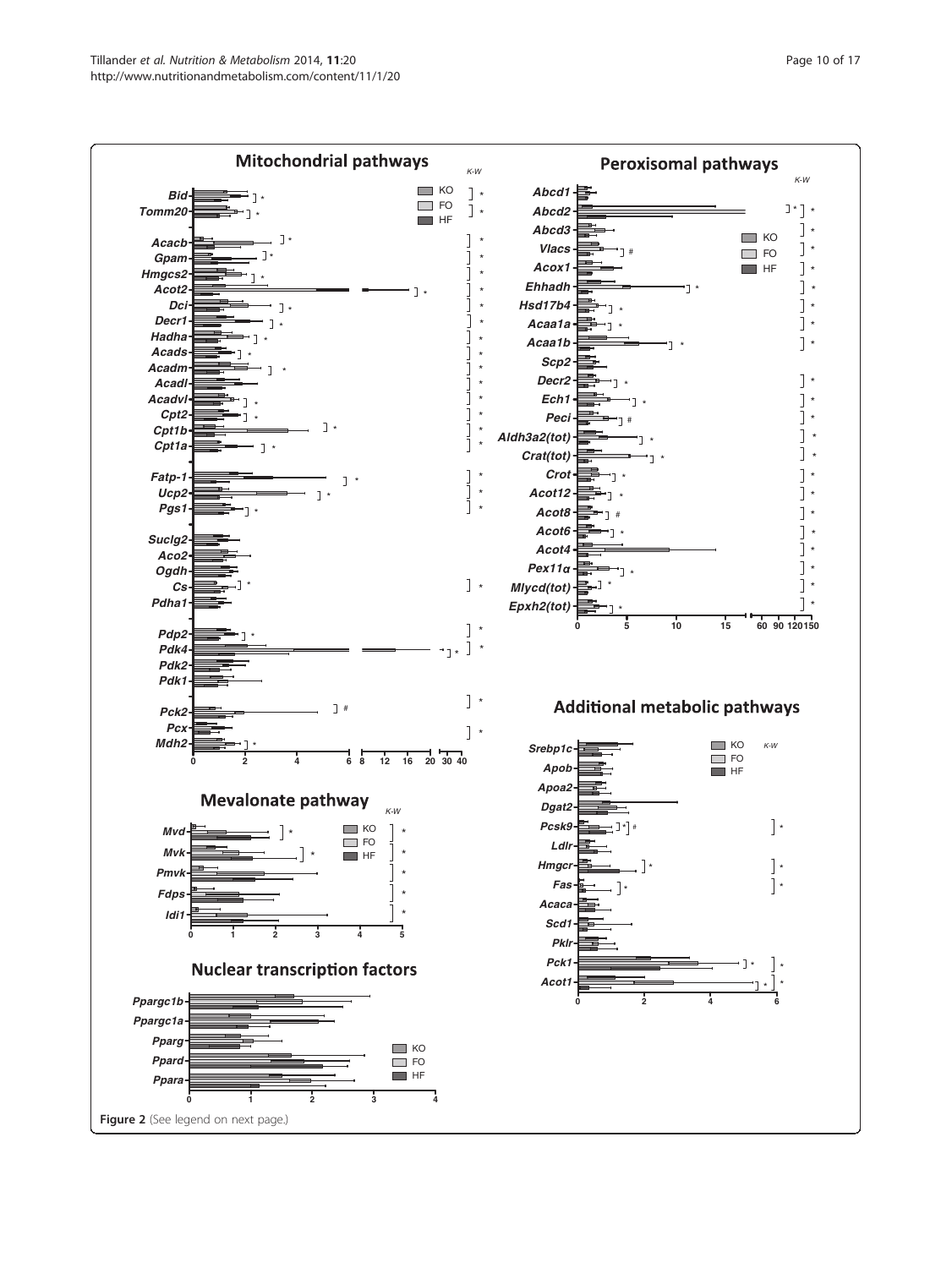#### <span id="page-10-0"></span>(See figure on previous page.)

Figure 2 Gene expression in liver. The graphs showing the relative mRNA expression of genes coding for selected proteins in "Peroxisomal pathways", "Mitochondrial pathways", "Mevalonate pathway" and "Nuclear transcription factors" are generated from the TLDA array described in Materials and Methods. The bars show the median and range of the relative expression in the control group (HF, dark grey bars), the FO group (FO, light grey bars) and the KO group (KO, medium gray bars). Values are shown in relation to the expression of respective gene in one individual of the HF group (n = 4 per group). The graph showing "Additional metabolic pathways" was generated by real time PCR on selected genes as described in Material and Methods with the bars showing the median and the range of the relative mRNA expression in relation to one individual (set to 1) in the HF group. HF; dark grey bars (n = 6), FO; light grey bars (n = 5) KO; medium grey bars (n = 6). Significance by the Kruskal-Wallis test is shown to the right in each graph (K-W), and a star close to the bars show significance by the Dunn post hoc analysis  $(* = p < 0.05, # = p < 0.01$  for the post hoc test).

by Kruskal-Wallis test) to be different between the groups. Expression of Srebp1c (sterol regulatory element binding protein-1c), which is a regulator of e.g. Fas and Acaca, was also investigated, however, contradictory to expectation no downregulation of the gene by KO was found (Figure 2, "Additional metabolic pathways").

Effect of marine oils on gene expression in small intestine mRNA expression was investigated in the intestinal epithelium and the expression data are presented relative to the expression in the first segment of the small intestine to visualize both changes in expression and the expression pattern throughout the intestine. Gene expression of all fatty acid handling proteins investigated, Cd36, I-Fabp, and L-Fabp were significantly upregulated in all four segments of the small intestine, except for Cd36 in segment 4 in FO supplemented mice (Figure [3\)](#page-12-0). This observation is in line with the significant increase in Acot1 that indicates that PPARα activation occurs also in the intestine of FO supplemented mice. However, none of these genes were significantly increased in the KO group. KO did not change the expression of any of the studied genes compared to HF except for a significant decrease in the expression of Mttp in the first segment of the intestine. However there were some significant differences seen between the FO and KO groups in that the proximal intestinal expression of Dgat1 and the distal intestinal expression of Acat2 were higher in the FO group. The expression of Apob and Dgat2 was not significantly changed by either FO or KO. No changes in the expression of the cholesterol transporter Npc1l1, the efflux transporter Abcg5 or the facilitated glucose transporter Slc2a2 (Glut2) could be detected (data not shown).

#### **Discussion**

Omega-3 PUFA supplementation and adequate intake of dietary omega-3 PUFAs is stated to have numerous beneficial health promoting effects including TAG lowering in plasma in humans, which have also been found in numerous animal studies [[23](#page-15-0)]. The main outcome was the demonstration of a different metabolic regulation by KO and FO. FO significantly decreased several plasma lipid parameters (TAG, PLs and cholesterol) compared to HF, which was associated with lipid accumulation in liver. However, the post hoc test did not demonstrate any significant changes in total plasma TAG, PL or cholesterol in the KO supplemented group compared to HF, while plasma NEFA was significantly reduced. In addition, there were no significant differences between the two marine oil groups except for significantly lower VLDL cholesterol content in the FO group.

FO and KO differently regulated expression of genes involved in lipid degradation and synthesis. While FO provoked a strong PPARα activation like response in liver and intestine, these effects were weak, or absent, in the KO group, which instead mainly decreased the expression of genes involved in cholesterol and fatty acid synthesis.

The major factors contributing to these differences are likely the different content and structure of the omega-3 PUFAs in FO and KO. In this study we intentionally supplemented the high fat diet with equal amounts of oil (6% w/w) to compare the effects of commercially available omega-3 supplements. Although the omega-3 content is about double in FO, the concentration of omega-3 PUFAs in plasma was very similar between the

| Table 9 Liver enzyme activities |  |
|---------------------------------|--|
|---------------------------------|--|

| Diet      | CPT1 activity                  | <b>CPT1</b> activity           | <b>ACOX activity</b>       | <b>FAS activity</b>                |
|-----------|--------------------------------|--------------------------------|----------------------------|------------------------------------|
|           |                                |                                |                            |                                    |
|           | nmol/mg/min - 15µM Malonyl-CoA | nmol/mg/min + 15µM Malonyl-CoA | nmol/mg/min                | nmol/mg/min                        |
| High fat  | $2.35(1.83 - 3.74)$            | $1.24(1.05 - 4.41)$            | 16.8 (14.4-30.6)           | $0.31(0.24 - 0.38)$                |
| <b>FO</b> | $3.42(2.22 - 3.73)$            | $2.10(1.61 - 2.20)$            | 43.8 $(33.3 - 54.7)^{a**}$ | $0.57$ (0.36-0.63) <sup>c***</sup> |
| КO        | 2.50 (1.84-3.08)               | $1.49(1.28 - 2.15)$            | 22.4 (16.8-39.4)           | $0.20(0.12 - 0.22)$                |
| $p$ (K-W) | 0.337                          | 0.120                          | 0.005                      | 0.001                              |

Acyl-CoA oxidase (ACOX), fatty acid synthase (FAS) and carnitine palmitoyltransferase 1 (CPT1) activities were measured as described in Materials and Methods. CPT1 activity was measured with and without the addition of 15 µM malonyl-CoA. Data shown as median and range. High fat (n = 6), FO (n = 5) and KO (n = 6). a = HF vs FO, c = FO vs KO.  $* = p$  <0.01 and  $** = p$  <0.001. K-W, p indicates the p -value with the Kruskal-Wallace test. FO; fish oil, KO; Krill oil.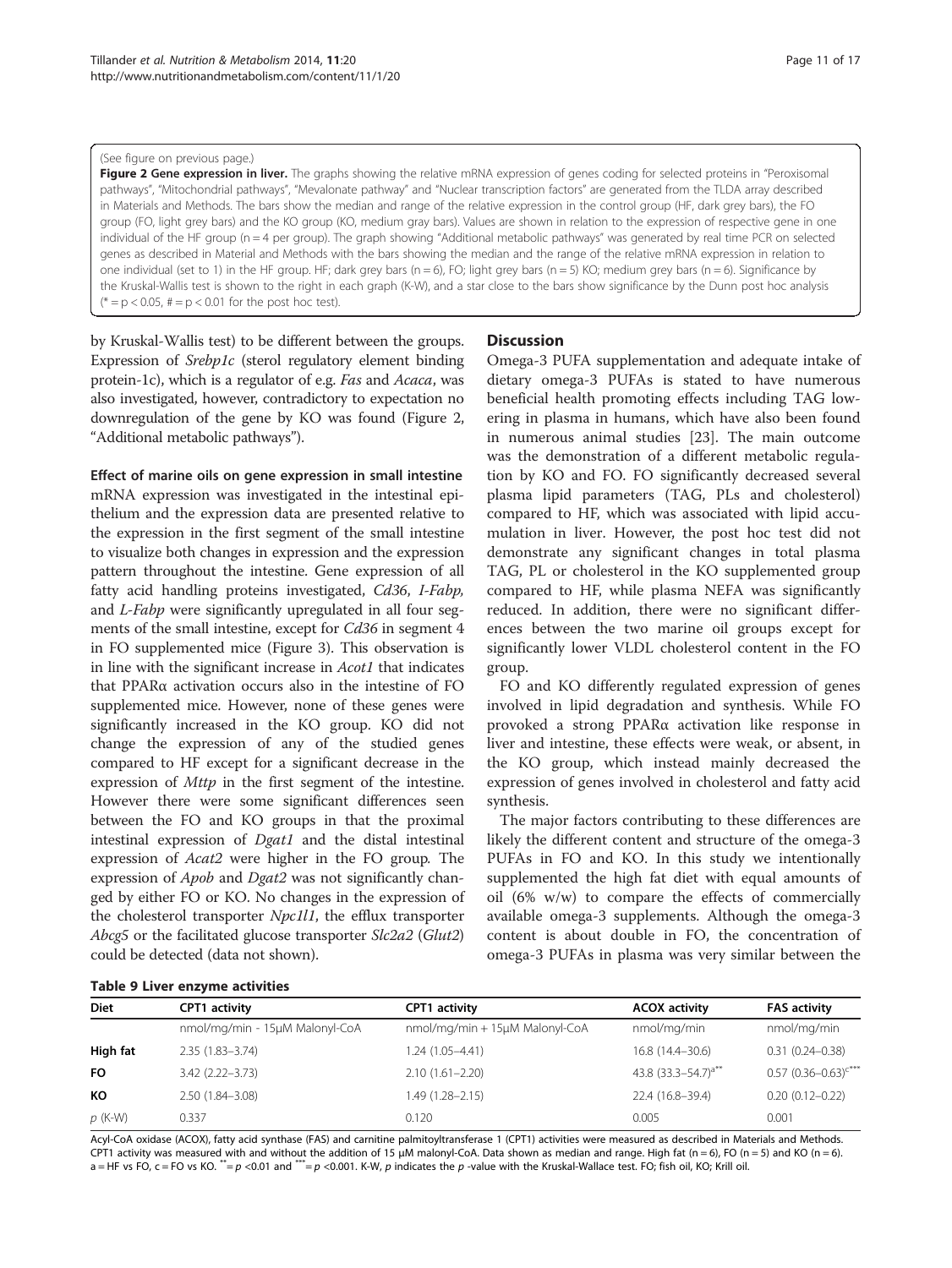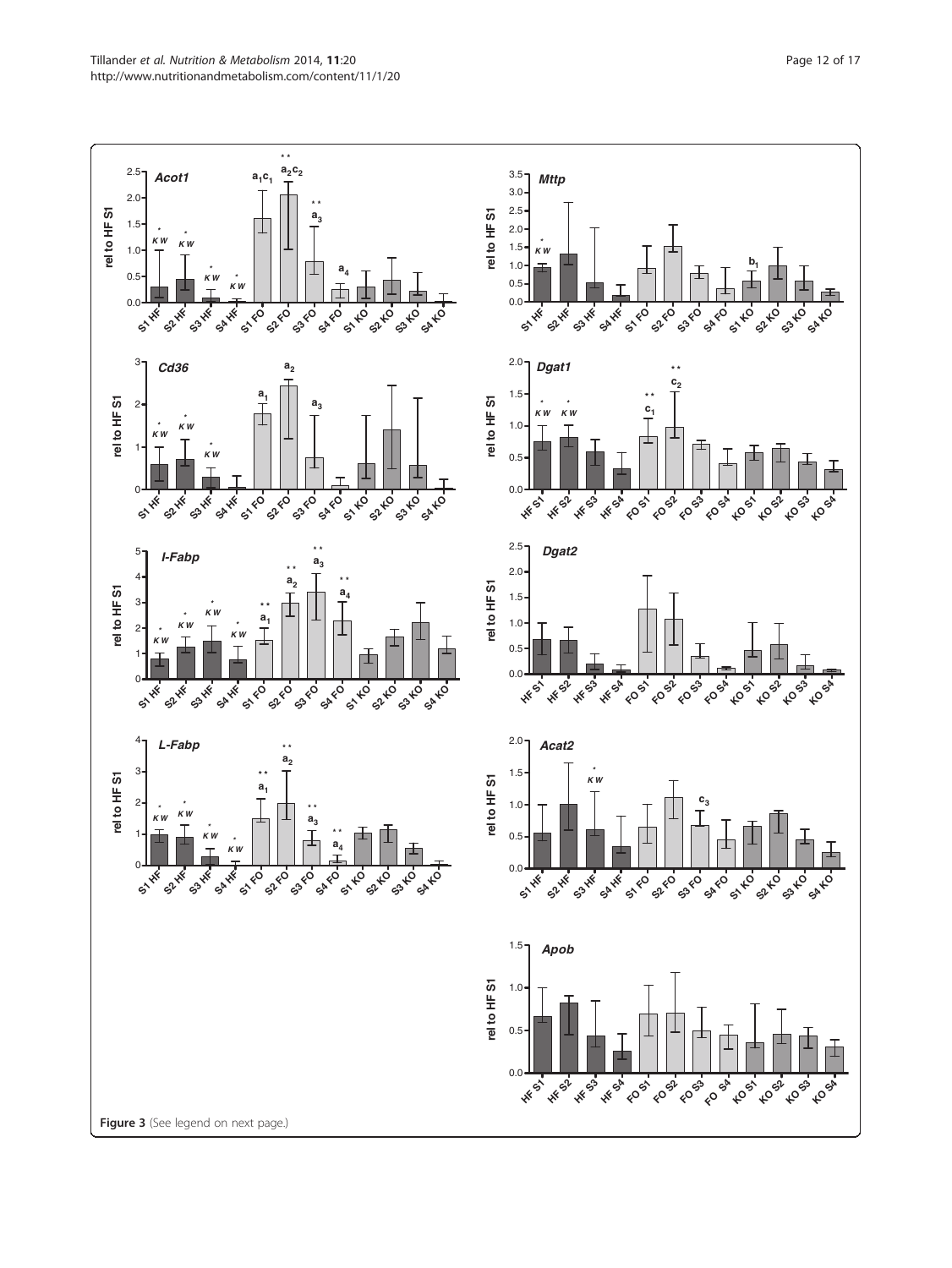#### <span id="page-12-0"></span>(See figure on previous page.)

Figure 3 Gene expression in small intestine. mRNA expression of genes coding for proteins in fatty acid uptake and lipid synthesis in the intestinal epithelium of the four segments relative to the expression in segment 1 (S1) of one individual in the HF group. Graphs show the median expression value and range of each group. HF; dark grey bars (n = 6), FO; light grey bars (n = 5) KO; medium grey bars (n = 6).  $a_{\text{seomen}} = HF$  vs. FO, p < 0.05; b<sub>(segment)</sub> = HF vs. KO, p < 0.05; c<sub>(segment)</sub> = FO vs. KO, \*\*p < 0.01 for Dunn post hoc analysis after significant differences with the Kruskal-Wallis test, marked as K-W over respective segment in the HF group.

two marine oil groups suggesting a higher bioavailability of KO, or that the content of omega-3 PUFAs in KO in our study is enough to obtain maximal plasma concentrations of omega-3 fatty acids. Incorporation of omega-3 PUFAs in PLs has been suggested to give these lipids a higher bioavailability [\[14,42,43\]](#page-15-0), in fact, PLs enriched from KO was shown to be even more efficient in lowering plasma cholesterol than KO itself when given to rats fed a high cholesterol diet [\[44\]](#page-15-0).

Unfortunately, in the present study was not enough plasma to analyze the fatty acid composition in TAG and PLs separately so it is not clear whether the similar levels of omega-3 PUFAs measured in plasma of the two groups are due to a specific enrichment in the PL fraction of the KO feed mice, which may be the case. However, the ratio of EPA/DHA (EPA > DHA) in total plasma was very similar in the FO and KO groups and rather closely resembled the ratio in the diet, indicating that these fatty acids are not modified during uptake in the intestine and transport in plasma. It is however evident that the omega-3 fatty acids are redistributed between the TAG and PL fractions following uptake and incorporation into liver lipids and that EPA is further metabolized to DHA, thereby markedly increasing the DHA/EPA ratio. DHA is mainly esterified into PLs in liver of the HF mice (constituting >90% of the omega-3 fatty acids in this fraction) and surprisingly reaching almost 50% of the DHA levels in the FO and KO groups. FO decreased total omega-6 fatty acids in total plasma lipids and liver PLs, while KO mainly lowered longer chain omega-6 fatty acid species in plasma and liver PLs. Both treatments thereby significantly increased the omega-3/omega-6 ratio in plasma compared to HF alone. Since KO specifically lowered the arachidonic acid content in the liver PL fraction and in plasma more efficiently than FO, KO may have a more potent antiinflammatory effect. Such an effect by KO was seen in another FO and KO comparing supplementation study on rheumatoid arthritis with balanced amounts of DHA and EPA [\[45](#page-15-0)]. The decreased arachidonic acid levels are also likely to decrease the amounts of 2-arachidonoylglycerol (2-AG), a potent signaling lipid, as previously described [[17](#page-15-0)]. Krill powder, which is also rich in omega-3 containing PLs, was shown to decrease another arachidonic acid derived endocannabinoid, anandamide (Narachidonoylethanolamide, AEA), and its related metaboli tes palmitoylethanolamide (PEA) and oleoylethanolamide (OEA) in plasma of obese men [[46\]](#page-15-0). KO has further been shown to be protective in a rat model of inflammatory bowel disease in which KO seemed to both act as an antiinflammatory as well as anti-oxidative agent in the colon of these animals [[31](#page-15-0)].

The plasma TAG lowering effect of EPA and DHA have been proposed to be at least partly mediated via PPARα, similar to fibrates, by stimulating the β-oxidation systems that would drain the liver of fatty acids and thereby decrease the production of VLDL particles. Our data, however, show a 3-4 fold TAG accumulation in livers from FO supplemented mice in spite of an apparent PPARα activation in both liver and intestine. Similar, but less pronounced, changes were seen also for fatty acids in plasma and liver PLs. The apparent 'transfer' of PLs from plasma to liver may reflect increased membrane synthesis, e.g. proliferation of peroxisomes (at least for the FO group) as indicated by increased expression of peroxisomal enzymes and mitochondria as indicated by slightly increased citrate synthase expression (see Figure [2](#page-10-0)). Another possibility is that liver PLs increase as a result of decreased HDL production that may at least in part explain the decrease in plasma HDL. Since fatty acid composition and amounts are similar in plasma and liver PLs in FO and KO supplemented mice, it is likely that the stronger PPARα activation seen in liver and intestine is mediated via omega-3 PUFAs of the TAG fraction of FO supplemented mice.

The increase in the fatty acid content of liver TAG found in the FO group indicates that the observed upregulation of genes coding for catabolic pathways (e.g. the upregulation of genes coding for fatty acid oxidation and the increased ACOX activity and possibly elevated activity of CPT1) is apparently of minor importance in determining liver lipid levels in these animals. It should be noted that PPARα activation by e.g. fenofibrate also increases liver expression of lipogenic genes a with concomitant increase in fatty acid synthesis and TAG accumulation [[47](#page-15-0)]. Thus, our data are consistent with PPARα activation by FO, although weaker than fibrate treatment, and hence increased lipid synthesis and possibly decreased VLDL secretion may at least partially explain the observed TAG accumulation in liver. Also, a recent study demonstrated that DHA attenuates postprandial hyperlipidemia in a PPARα dependent manner by activation of fatty acid oxidation genes in the intestine leading to decreased TAG and apoB secretion. However, PPARαindependent pathways that reduce the assembly and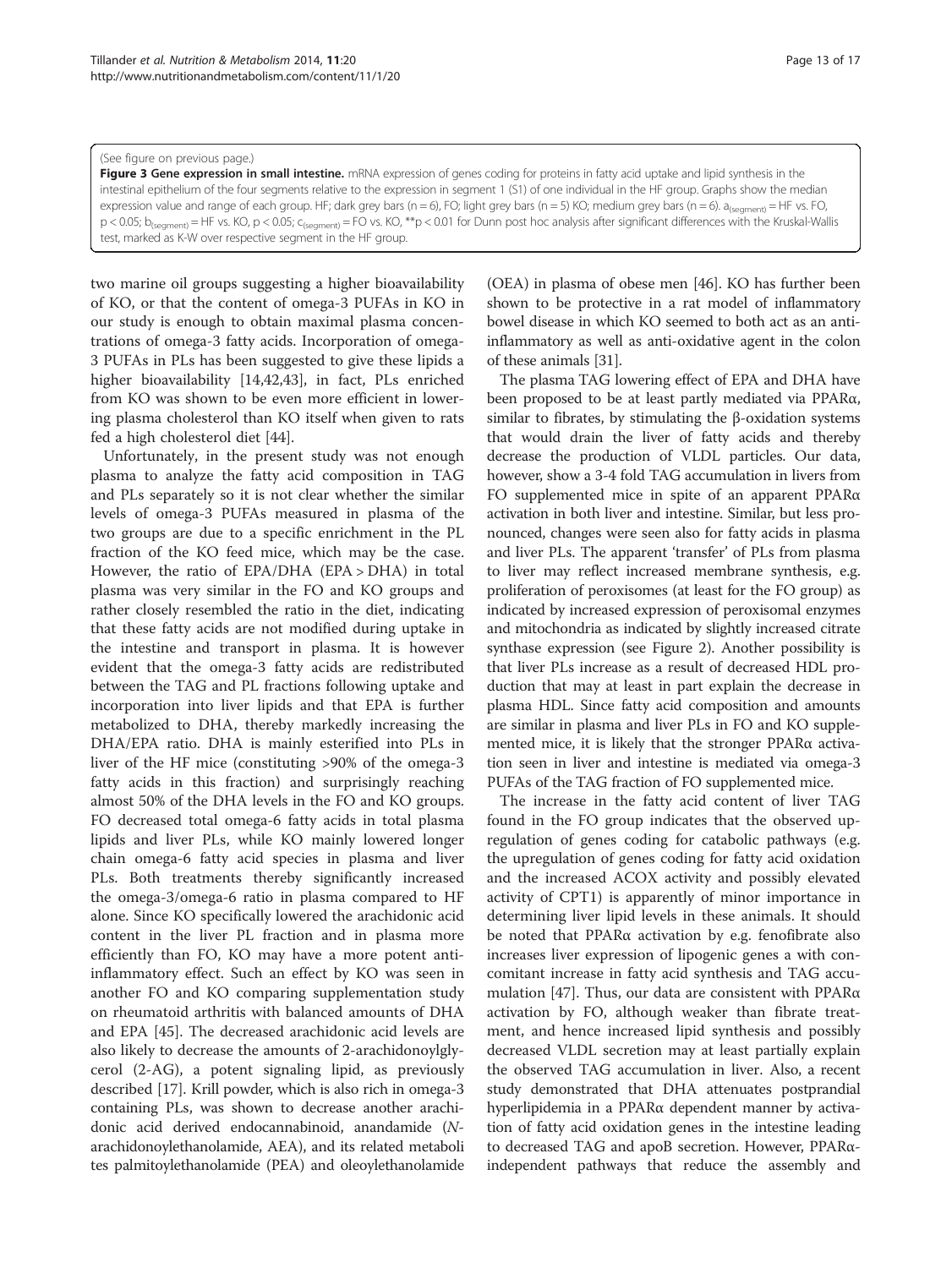secretion of VLDL particles also appear to be involved [[23,48](#page-15-0)]. Some data indicate that FO decreases VLDL production mainly due to decreased plasma NEFA, which is suggested to be the main source of fatty acids for VLDL synthesis [[23\]](#page-15-0). However only KO significantly decreased fasting plasma NEFA in our study but did not significantly change plasma TAG, suggesting additional mechanisms being involved. EPA is reported to inhibit DGAT activity in liver [[49,50](#page-15-0)], and also negatively influence the assembly and secretion of VLDL via incorporation into choline and ethanolamine PLs, which due to the higher total content of EPA in FO could be an additional possible explanation for the different effects on plasma TAG by FO and KO in our study [[51](#page-15-0)]. This may also explain why similar levels of omega-3 PUFAs were found in plasma, since the TAG pool entering the VLDL fraction might be affected by the high levels of EPA, and that EPA may be shunted into the cytosolic TAG-pool for storage rather than entering VLDL in the FO group, while the PL pool (which contained similar amounts of omega-3 PUFAs in both groups in liver) that enters the different lipoprotein fractions, e.g. HDL, may not be as affected [\[51\]](#page-15-0). We did not assess the severity of the lipid accumulation in liver in this study and therefore we can not predict the health effects associated with these changes and effects of long-term feeding of these omega-3 supplements.

KO feeding reduced the expression and the activity of fatty acid synthase (Fas), which is in line with previous findings that KO supplementation decreases the mRNA expression of this protein more efficiently than FO [[25,27,28\]](#page-15-0). Expression of *Acacb* (acetyl-CoA carboxylase 2) was also decreased in the KO group compared to the FO group, which rather showed an increased expression of this gene. Acetyl-CoA carboxylase 2 is associated with mitochondria and generates malonyl-CoA, which is a key regulator of energy homeostasis [\[52\]](#page-15-0), and deletion of Acacb in mice promotes fatty acid oxidation and increased energy expenditure [\[53,54](#page-15-0)]. Therefore, in conjunction with an apparent downregulation of Fas (and possibly Acaca) and thereby fatty acid synthesis in the KO group, this may provide a possible alternative mechanism by which KO maintains lower liver TAG levels compared to FO.

KO also reduced the mRNA expression of the first segments of the cholesterol/isoprenoid synthesis pathway, including the rate-limiting enzyme in cholesterol synthesis HMG-CoA reductase. However, the reduction in expression seen in our current study did not reflect in significant changes in plasma cholesterol (-16%), and liver cholesterol was even slightly increased as in the FO group. This was also seen in a low fat/omega-3 PUFA balanced fish and krill oil based study in which KO caused a similar downregulation in expression of genes involved in gluconeogenesis and cholesterol and fatty acid synthesis without changing plasma lipids [\[24](#page-15-0)].

Similar amounts of KO supplementation have previously been shown to decrease plasma and liver cholesterol in C56BL/6 mice on a HF diet, however in this study the mice were fed a different high fat diet containing buttermilk and  $0.15\%$  cholesterol  $\pm$  KO for 8 weeks which may explain the different results [[26\]](#page-15-0). More experiments are needed to elucidate the discrepancy between gene expression and plasma/liver cholesterol levels, e.g. measurement of total body cholesterol pool and bile acid and cholesterol synthesis and excretion.

In the present study we have also investigated the effects of FO and KO on gene expression of proteins involved in lipid metabolism in the small intestine. A similar trend in gene regulation as in the liver could be seen in the intestine of these animals. The expression of genes involved in fatty acid modulation and transport, such as Acot1, Cd36, I-fabp and L-fabp were all upregulated by the FO-containing diet, which is in line with previous findings of PPARα activation in the intestine during increased ligand availability [[55](#page-15-0)]. KO on the other hand did not promote the same response to these PPARα driven genes. The increased expression of fatty acid transporters in the intestine of the FO fed group would potentially lead to an enhanced chylomicron production due to increased uptake of fatty acids, however FO has previously been shown to cause PPARα activation and thereby increased β-oxidation in murine intestine [[56\]](#page-15-0), which may balance an increased uptake of fatty acids. In a recent study, fenofibrate was shown to reduce blood TAG content in the postprandial state in part due to decreased dietary fat absorption and increased β-oxidation of fatty acids in spite of upregulation of chylomicron synthesizing genes and fatty acid transporters [\[57\]](#page-16-0). It is possible that the different effects of FO and KO may in part be due to differences in PPARα activation and thereby oxidative degradation of fatty acids in the small intestine, although the quantitative importance of fatty acid oxidation in the intestine is likely to be small. The only significant changes found in the KO group in genes coding for proteins in the chylomicron synthesis pathway was a downregulation of Mttp in the first intestinal segment by KO compared to HF diet, and a significant difference between FO and KO in the expression of *Acat2* (in segment 3) and *Dgat1* (in segments 2 and 3). Feces were not collected for absorption studies or lipid analysis in our study, therefore it is not clear whether omega-3 PUFAs per se, or omega-3 PUFAs in TAG versus PLs, affect dietary lipid absorption in the small intestine. Some data indicate that FO may reduce lipid uptake in the intestine, or at least delay efflux into the circulation by a transient accumulation of lipids in the enterocytes [[58\]](#page-16-0). Whether KO affects lipid uptake in the intestine remains to be studied.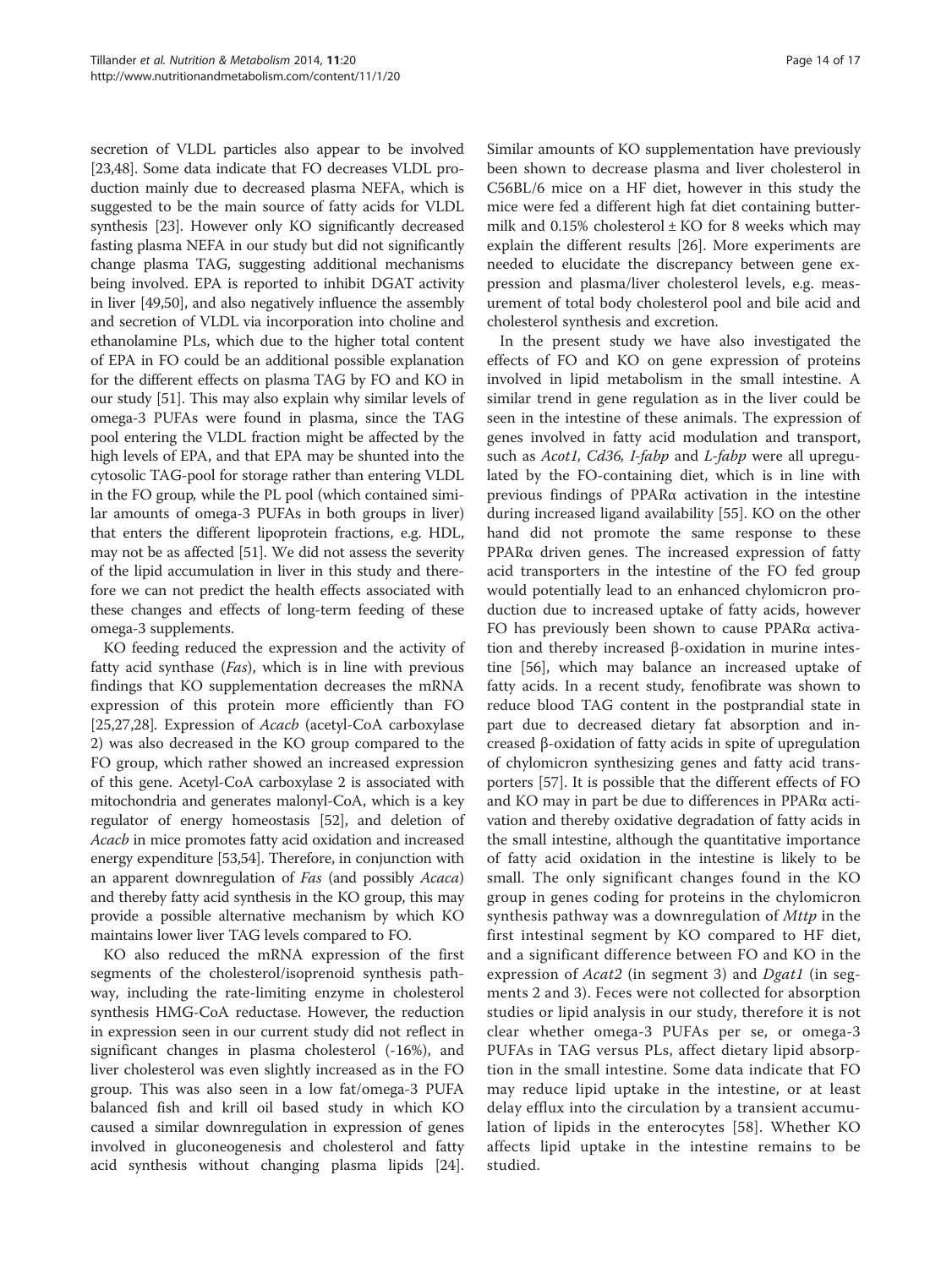## <span id="page-14-0"></span>Conclusions

Both FO and KO raised plasma levels of omega-3 PUFAs to the same extent in spite of a markedly lower omega-3 PUFA content in the KO diet. FO lowered plasma TAG, PL and cholesterol and KO lowered NEFA in comparison to the control group. The two omega-3 fatty acid supplementations also promoted different gene expression profiles in liver and intestine with FO causing an apparent PPARα response by increasing the expression of genes coding for proteins in the two β-oxidation systems and other lipid metabolizing genes. In contrast, KO supplementation rather acted as a negative regulator of endogenous cholesterol and fatty acid synthesis, at least at the mRNA level. The stronger plasma lipid lowering effect with FO can be partly explained by increased lipid accumulation, mainly as TAG, in liver in spite of increased PPARα activation that may not compensate for decreased VLDL secretion. The physiological/pathological implications of the liver lipid accumulation by FO are not clear and may depend on diet composition and dose of FO and should be evaluated.

## Additional files

[Additional file 1:](http://www.biomedcentral.com/content/supplementary/1743-7075-11-20-S1.pdf) List of primers used in the experiment. SYBR Green primer sequences and Taqman gene expression assays.

[Additional file 2:](http://www.biomedcentral.com/content/supplementary/1743-7075-11-20-S2.pdf) Fatty acid composition of diets. The most abundant fatty acids in the respective diets are shown as % of total fatty acids.

[Additional file 3:](http://www.biomedcentral.com/content/supplementary/1743-7075-11-20-S3.pdf) Fatty acid composition of total plasma lipids. The most abundant fatty acids in plasma are shown as % of total fatty acids.

[Additional file 4:](http://www.biomedcentral.com/content/supplementary/1743-7075-11-20-S4.pdf) Fatty acid composition of liver TAG fraction. The most abundant fatty acids in the liver TAG fraction are shown as % of total fatty acids.

[Additional file 5:](http://www.biomedcentral.com/content/supplementary/1743-7075-11-20-S5.pdf) Fatty acid composition of liver PL fraction. The most abundant fatty acids in the liver PL fraction are shown as % of total fatty acids.

#### Abbreviations

ALA: Alpha-linolenic acid; ApoB: Apolipoprotein B; EPA: Eicosapentaenoic acid; DHA: Docosahexaenoic acid; FA: Fatty acid; FO: Fish oil; HDL: High density lipoprotein; KO: Krill oil; LDL: Low density lipoprotein; MUFA: Monounsaturated fatty acid; NEFA: Nonesterified fatty acids; PLs: Phospholipids; PPAR: Peroxisome proliferator-activated receptor; PUFA: Polyunsaturated fatty acid; TAG: Triacylglycerol; VLDL: Very low density lipoprotein.

#### Competing interest

Lena Burri is currently an employee at Aker BioMarine Antarctica. There is no other conflict of interest reported.

#### Authors' contribution

VT carried out the gene expression analysis, participated in the extraction of liver and plasma lipids and in the plasma lipoprotein determination, analyzed and compiled results and drafted the manuscript. PB carried out the fatty acid composition analyses on diets and tissues and contributed to the manuscript. LB and BB compiled and interpreted results, drafted the manuscript and together with VT and SEHA participated in the animal experiments. RKB, JS, LB and SEHA designed and coordinated the study, as well as participated in the interpretation of data and in completing the manuscript. All authors read and approved the final manuscript.

#### Acknowledgements

This work was supported by NordForsk under the Nordic Centers of Excellence programme in Food, Nutrition, and Health, Project (070010) "MitoHealth" and The Swedish Research Council. Krill oil (Superba™) was supplied by Aker BioMarine ASA, Oslo, Norway, and fish oil (EPAX 6000 TG™) by Epax A/S, Ålesund, Norway. We are grateful to Professor Paolo Parini and Lilian Larsson (Karolinska Institutet, Stockholm) for plasma lipid profiling analysis. Thanks to Liv-Kristine Øysæd for plasma and hepatic lipid analysis and to Eline Milde, Elin Strand, Natalya Vigerust, Thomas Lundåsen and the staff at the UiB animal facility, University of Bergen, Bergen, for assistance during the animal study. We also thank Kjetil Berge (Aker BioMarine, ASA) for valuably comments to the manuscript. We thank Dr. Claes Carneheim for advice on statistical analysis and comments on the manuscript. We also would like to thank the core facility BEA (Bioinformatics and Expression Analysis) at Karolinska Institutet, which is supported by the board of research at the Karolinska Institute and the research committee at the Karolinska hospital.

#### Author details

<sup>1</sup> Division of Clinical Chemistry, Department of Laboratory Medicine, Karolinska Institutet, Karolinska University Hospital, S-14186 Stockholm, Sweden. <sup>2</sup> Department of Clinical Science, University of Bergen, N-5020 Bergen, Norway. <sup>3</sup>Department of Heart Disease, Haukeland University Hospital, N-5021 Bergen, Norway. <sup>4</sup>Current address: Aker BioMarine Antarctica, Fjordalléen 16, NO-0115 Oslo, Norway.

#### Received: 17 December 2013 Accepted: 11 April 2014 Published: 27 April 2014

#### References

- 1. de Oliveira Otto MC, Wu JH, Baylin A, Vaidya D, Rich SS, Tsai MY, Jacobs DR Jr, Mozaffarian D: Circulating and dietary omega-3 and omega-6 polyunsaturated fatty acids and incidence of CVD in the Multi-Ethnic Study of Atherosclerosis. J Am Heart Assoc 2013, 2(6):e000506.
- 2. Dyerberg J, Bang HO, Stoffersen E, Moncada S, Vane JR: Eicosapentaenoic acid and prevention of thrombosis and atherosclerosis? Lancet 1978, 2(8081):117–119.
- 3. Konig A, Bouzan C, Cohen JT, Connor WE, Kris-Etherton PM, Gray GM, Lawrence RS, Savitz DA, Teutsch SM: A quantitative analysis of fish consumption and coronary heart disease mortality. Am J Prev Med 2005, 29(4):335–346.
- 4. Kromhout D, de Goede J: Update on cardiometabolic health effects of omega-3 fatty acids. Curr Opin Lipidol 2014, 25(1):85–90.
- 5. Lorente-Cebrian S, Costa AG, Navas-Carretero S, Zabala M, Martinez JA, Moreno-Aliaga MJ: Role of omega-3 fatty acids in obesity, metabolic syndrome, and cardiovascular diseases: a review of the evidence. J Physiol Biochem 2013, 69(3):633–651.
- 6. Kris-Etherton PM, Harris WS, Appel LJ: Fish consumption, fish oil, omega-3 fatty acids, and cardiovascular disease. Arterioscler Thromb Vasc Biol 2003, 23(2):e20–e30.
- 7. Kris-Etherton PM, Harris WS, Appel LJ: Omega-3 fatty acids and cardiovascular disease: new recommendations from the American Heart Association. Arterioscler Thromb Vasc Biol 2003, 23(2):151–152.
- 8. Burri L, Hoem N, Banni S, Berge K: Marine omega-3 phospholipids: metabolism and biological activities. Int J Mol Sci 2012, 13(11):15401-15419.
- 9. Phleger CF, Nelson MM, Mooney BD, Nichols PD: Interannual and between species comparison of the lipids, fatty acids and sterols of Antarctic krill from the US AMLR Elephant Island survey area. Comp Biochem Physiol B: Biochem Mol Biol 2002, 131(4):733–747.
- 10. Tou JC, Jaczynski J, Chen YC: Krill for human consumption: nutritional value and potential health benefits. Nutr Rev 2007, 65(2):63–77.
- 11. Winther B, Hoem N, Berge K, Reubsaet L: Elucidation of phosphatidylcholine composition in krill oil extracted from Euphausia superba. Lipids 2011, 46(1):25-36.
- 12. Maki KC, Reeves MS, Farmer M, Griinari M, Berge K, Vik H, Hubacher R, Rains TM: Krill oil supplementation increases plasma concentrations of eicosapentaenoic and docosahexaenoic acids in overweight and obese men and women. Nutr Res 2009, 29(9):609–615.
- 13. Ulven SM, Kirkhus B, Lamglait A, Basu S, Elind E, Haider T, Berge K, Vik H, Pedersen JI: Metabolic effects of krill oil are essentially similar to those of fish oil but at lower dose of EPA and DHA, in healthy volunteers. Lipids 2011, 46(1):37–46.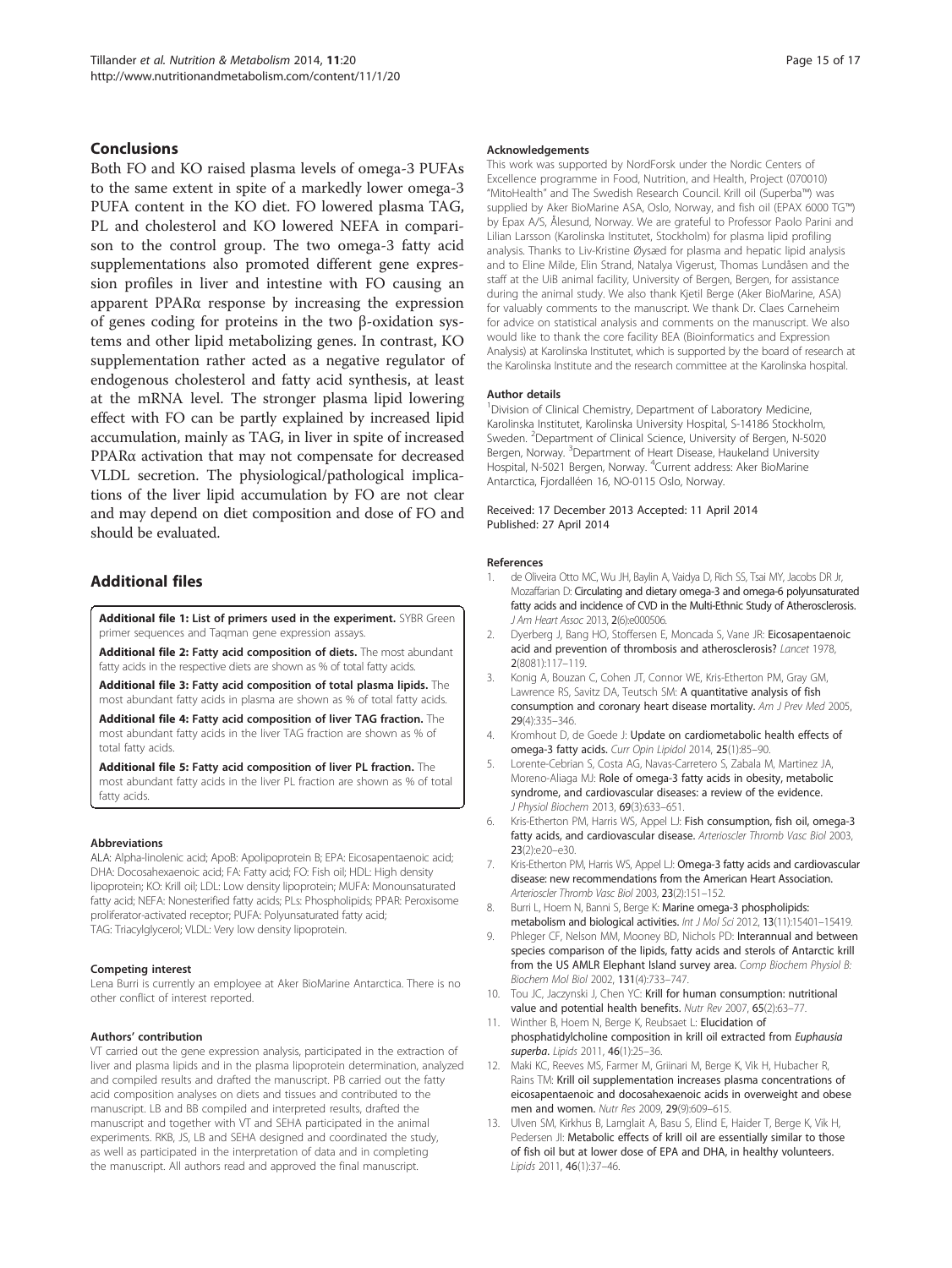- <span id="page-15-0"></span>14. Schuchardt JP, Schneider I, Meyer H, Neubronner J, Von Schacky C, Hahn A: Incorporation of EPA and DHA into plasma phospholipids in response to different omega-3 fatty acid formulations–a comparative bioavailability study of fish oil vs. krill oil. Lipids Health Dis 2011, 10:145.
- 15. Berge K, Musa-Veloso K, Harwood M, Hoem N, Burri L: Krill oil supplementation lowers serum triglycerides without increasing low-density lipoprotein cholesterol in adults with borderline high or high triglyceride levels. Nutr Res 2014, 34(2):126–133.
- 16. Ramprasath VR, Eyal I, Zchut S, Jones PJ: Enhanced increase of omega-3 index in healthy individuals with response to 4-week n-3 fatty acid supplementation from krill oil versus fish oil. Lipids Health Dis 2013, 12:178.
- 17. Rossmeisl M, Jilkova ZM, Kuda O, Jelenik T, Medrikova D, Stankova B, Kristinsson B, Haraldsson GG, Svensen H, Stoknes I, Sjovall P, Magnusson Y, Balvers MG, Verhoeckx KC, Tvrzicka E, Bryhn M, Kopecky J: Metabolic effects of n-3 PUFA as phospholipids are superior to triglycerides in mice fed a high-fat diet: possible role of endocannabinoids. PLoS One 2012, 7(6):e38834.
- 18. Hostetler HA, Kier AB, Schroeder F: Very-long-chain and branched-chain fatty acyl-CoAs are high affinity ligands for the peroxisome proliferator-activated receptor alpha (PPARalpha). Biochemistry 2006, 45(24):7669–7681.
- 19. Takeuchi Y, Yahagi N, Izumida Y, Nishi M, Kubota M, Teraoka Y, Yamamoto T, Matsuzaka T, Nakagawa Y, Sekiya M, Sekiya M, Iizuka Y, Ohashi K, Osuga J, Gotoda T, Ishibashi S, Itaka K, Kataoka K, Nagai R, Yamada N, Kadowaki T, Shimano H: Polyunsaturated fatty acids selectively suppress sterol regulatory element-binding protein-1 through proteolytic processing and autoloop regulatory circuit. J Biol Chem 2010, 285(15):11681–11691.
- 20. Sanderson LM, de Groot PJ, Hooiveld GJ, Koppen A, Kalkhoven E, Muller M, Kersten S: Effect of synthetic dietary triglycerides: a novel research paradigm for nutrigenomics. PLoS One 2008, 3(2):e1681
- 21. Larsen R, Eilertsen KE, Elvevoll EO: Health benefits of marine foods and ingredients. Biotechnol Adv 2011, 29(5):508–518.
- 22. Serhan CN, Petasis NA: Resolvins and protectins in inflammation resolution. Chem Rev 2011, 111(10):5922–5943.
- 23. Shearer GC, Savinova OV, Harris WS: Fish oil How does it reduce plasma triglycerides? Biochim Biophys Acta 2012, 1821(5):843–851.
- 24. Burri L, Berge K, Wibrand K, Berge RK, Barger JL: Differential effects of krill oil and fish oil on the hepatic transcriptome in mice. Front Genet 2011, 2:45.
- 25. Ferramosca A, Conte L, Zara V: A krill oil supplemented diet reduces the activities of the mitochondrial tricarboxylate carrier and of the cytosolic lipogenic enzymes in rats. J Anim Physiol Anim Nutr 2012, 96(2):295–306.
- 26. Tandy S, Chung RW, Wat E, Kamili A, Berge K, Griinari M, Cohn JS: Dietary krill oil supplementation reduces hepatic steatosis, glycemia, and hypercholesterolemia in high-fat-fed mice. J Agric Food Chem 2009, 57(19):9339–9345.
- 27. Ferramosca A, Conte A, Burri L, Berge K, De Nuccio F, Giudetti AM, Zara V: A krill oil supplemented diet suppresses hepatic steatosis in high-fat fed rats. PLoS One 2012, 7(6):e38797.
- 28. Vigerust NF, Bjorndal B, Bohov P, Brattelid T, Svardal A, Berge RK: Krill oil versus fish oil in modulation of inflammation and lipid metabolism in mice transgenic for TNF-alpha. Eur J Nutr 2013, 52(4):1315–1325.
- 29. Green PH, Tall AR, Glickman RM: Rat intestine secretes discoid high density lipoprotein. J Clin Invest 1978, 61(2):528-534.
- 30. Brunham LR, Kruit JK, Iqbal J, Fievet C, Timmins JM, Pape TD, Coburn BA, Bissada N, Staels B, Groen AK, Hussain MM, Parks JS, Kuipers F, Hayden MR: Intestinal ABCA1 directly contributes to HDL biogenesis in vivo. J Clin Invest 2006, 116(4):1052–1062.
- 31. Grimstad T, Bjorndal B, Cacabelos D, Aasprong OG, Janssen EA, Omdal R, Svardal A, Hausken T, Bohov P, Portero-Otin M, Pamplona R, Berge RK: Dietary supplementation of krill oil attenuates inflammation and oxidative stress in experimental ulcerative colitis in rats. Scand J Gastroenterol 2012, 47(1):49–58.
- 32. Livak KJ, Schmittgen TD: Analysis of relative gene expression data using real-time quantitative PCR and the 2(-Delta Delta C(T)) Method. Methods 2001, 25(4):402–408.
- 33. Bligh EG, Dyer WJ: A rapid method of total lipid extraction and purification. Can J Biochem Physiol 1959, 37(8):911-917.
- 34. Parini P, Johansson L, Broijersen A, Angelin B, Rudling M: Lipoprotein profiles in plasma and interstitial fluid analyzed with an automated gel-filtration system. Eur J Clin Invest 2006, 36(2):98-104.
- 35. Berge RK, Flatmark T, Osmundsen H: Enhancement of long-chain acyl-CoA hydrolase activity in peroxisomes and mitochondria of rat liver by peroxisomal proliferators. Eur J Biochem 1984, 141(3):637–644.
- 36. Bremer J: The effect of fasting on the activity of liver carnitine palmitoyltransferase and its inhibition by malonyl-CoA. Biochim Biophys Acta 1981, 665(3):628-631.
- 37. Small GM, Burdett K, Connock MJ: A sensitive spectrophotometric assay for peroxisomal acyl-CoA oxidase. Biochem J 1985, 227(1):205-210.
- 38. Skorve J, Al Shurbaji A, Asiedu D, Bjorkhem I, Berglund L, Berge RK: On the mechanism of the hypolipidemic effect of sulfur-substituted hexadecanedioic acid (3-thiadicarboxylic acid) in normolipidemic rats. J Lipid Res 1993, 34(7):1177–1185.
- 39. Dongol B, Shah Y, Kim I, Gonzalez FJ, Hunt MC: The acyl-CoA thioesterase I is regulated by PPARalpha and HNF4alpha via a distal response element in the promoter. J Lipid Res 2007, 48(8):1781–1791.
- 40. Lambert G, Charlton F, Rye KA, Piper DE: Molecular basis of PCSK9 function. Atherosclerosis 2009, 203(1):1-7.
- 41. Rakhshandehroo M, Knoch B, Muller M, Kersten S: Peroxisome proliferatoractivated receptor alpha target genes. PPAR Res 2010.
- 42. Cansell M, Nacka F, Combe N: Marine lipid-based liposomes increase in vivo FA bioavailability. Lipids 2003, 38(5):551-559.
- 43. Ramirez M, Amate L, Gil A: Absorption and distribution of dietary fatty acids from different sources. Early Hum Dev 2001, 65(Suppl):S95-S101.
- 44. Li DM, Zhou DY, Zhu BW, Chi YL, Sun LM, Dong XP, Qin L, Qiao WZ, Murata Y: Effects of krill oil intake on plasma cholesterol and glucose levels in rats fed a high-cholesterol diet. J Sci Food Agric 2013, Epub ahead of print.
- 45. Ierna M, Kerr A, Scales H, Berge K, Griinari M: Supplementation of diet with krill oil protects against experimental rheumatoid arthritis. BMC Musculoskelet Disord 2010, 11:136.
- 46. Berge K, Piscitelli F, Hoem N, Silvestri C, Meyer I, Banni S, Di Marzo V: Chronic treatment with krill powder reduces plasma triglyceride and anandamide levels in mildly obese men. Lipids Health Dis 2013, 12:78.
- 47. Oosterveer MH, Grefhorst A, van Dijk TH, Havinga R, Staels B, Kuipers F, Groen AK, Reijngoud DJ: Fenofibrate simultaneously induces hepatic fatty acid oxidation, synthesis, and elongation in mice. J Biol Chem 2009, 284(49):34036–34044.
- 48. Lu Y, Boekschoten MV, Wopereis S, Muller M, Kersten S: Comparative transcriptomic and metabolomic analysis of fenofibrate and fish oil treatments in mice. Physiol Genomics 2011, 43(23):1307–1318.
- 49. Rustan AC, Nossen JO, Christiansen EN, Drevon CA: Eicosapentaenoic acid reduces hepatic synthesis and secretion of triacylglycerol by decreasing the activity of acyl-coenzyme A:1,2-diacylglycerol acyltransferase. J Lipid Res 1988, 29(11):1417–1426.
- 50. Berge RK, Madsen L, Vaagenes H, Tronstad KJ, Gottlicher M, Rustan AC: In contrast with docosahexaenoic acid, eicosapentaenoic acid and hypolipidaemic derivatives decrease hepatic synthesis and secretion of triacylglycerol by decreased diacylglycerol acyltransferase activity and stimulation of fatty acid oxidation. Biochem J 1999, 343(Pt 1):191–197.
- 51. Tran K, Sun F, Cui Z, Thorne-Tjomsland G, St Germain C, Lapierre LR, McLeod RS, Jamieson JC, Yao Z: Attenuated secretion of very low density lipoproteins from McA-RH7777 cells treated with eicosapentaenoic acid is associated with impaired utilization of triacylglycerol synthesized via phospholipid remodeling. Biochim Biophys Acta 2006, 1761(4):463–473.
- 52. Choi CS, Savage DB, Abu-Elheiga L, Liu ZX, Kim S, Kulkarni A, Distefano A, Hwang YJ, Reznick RM, Codella R, Zhang D, Cline GW, Wakil SJ, Shulman GI: Continuous fat oxidation in acetyl-CoA carboxylase 2 knockout mice increases total energy expenditure, reduces fat mass, and improves insulin sensitivity. Proc Natl Acad Sci U S A 2007, 104(42):16480–16485.
- 53. Abu-Elheiga L, Brinkley WR, Zhong L, Chirala SS, Woldegiorgis G, Wakil SJ: The subcellular localization of acetyl-CoA carboxylase 2. Proc Natl Acad Sci U S A 2000, 97(4):1444–1449.
- 54. Abu-Elheiga L, Matzuk MM, Abo-Hashema KA, Wakil SJ: Continuous fatty acid oxidation and reduced fat storage in mice lacking acetyl-CoA carboxylase 2. Science 2001, 291(5513):2613–2616.
- 55. Bunger M, van den Bosch HM, van der Meijde J, Kersten S, Hooiveld GJ, Muller M: Genome-wide analysis of PPARalpha activation in murine small intestine. Physiol Genomics 2007, 30(2):192–204.
- 56. Mori T, Kondo H, Hase T, Tokimitsu I, Murase T: Dietary fish oil upregulates intestinal lipid metabolism and reduces body weight gain in C57BL/6J mice. J Nutr 2007, 137(12):2629–2634.